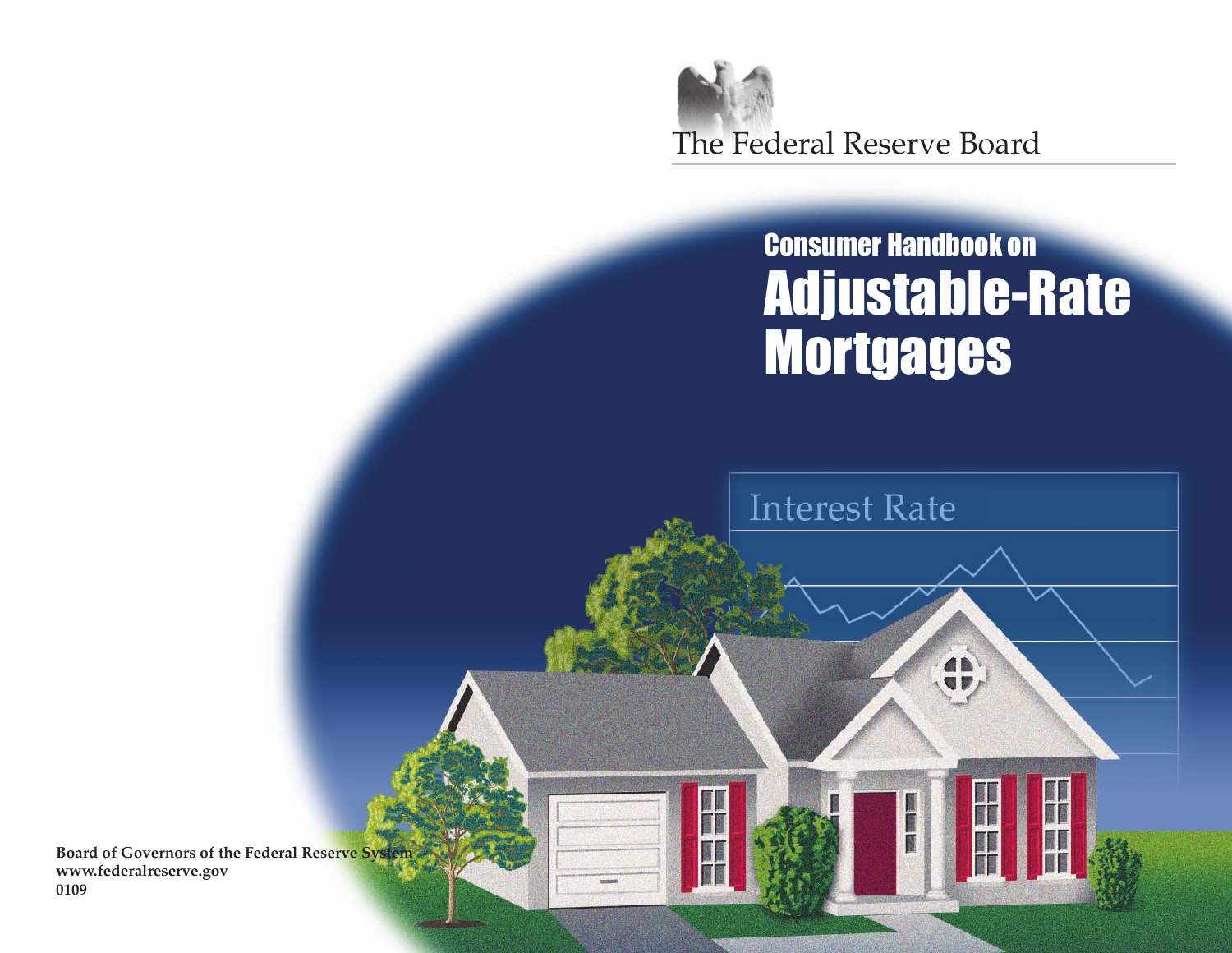# **Table of contents**

|                                         | $\overline{2}$ |
|-----------------------------------------|----------------|
|                                         | $\overline{4}$ |
|                                         | 6              |
|                                         | 6              |
|                                         | 6              |
|                                         | 7              |
|                                         | 8              |
|                                         | 10             |
|                                         | 13             |
|                                         | 15             |
|                                         | 15             |
|                                         | 15             |
|                                         | 16             |
|                                         | 19             |
|                                         | 19             |
|                                         | 20             |
| Negative amortization-when you owe more |                |
|                                         | 22             |
|                                         | 24             |
|                                         | 25             |
|                                         | 27             |
|                                         | 27             |
|                                         | 28             |
|                                         | 28             |
|                                         | A1             |
|                                         | A6             |
|                                         |                |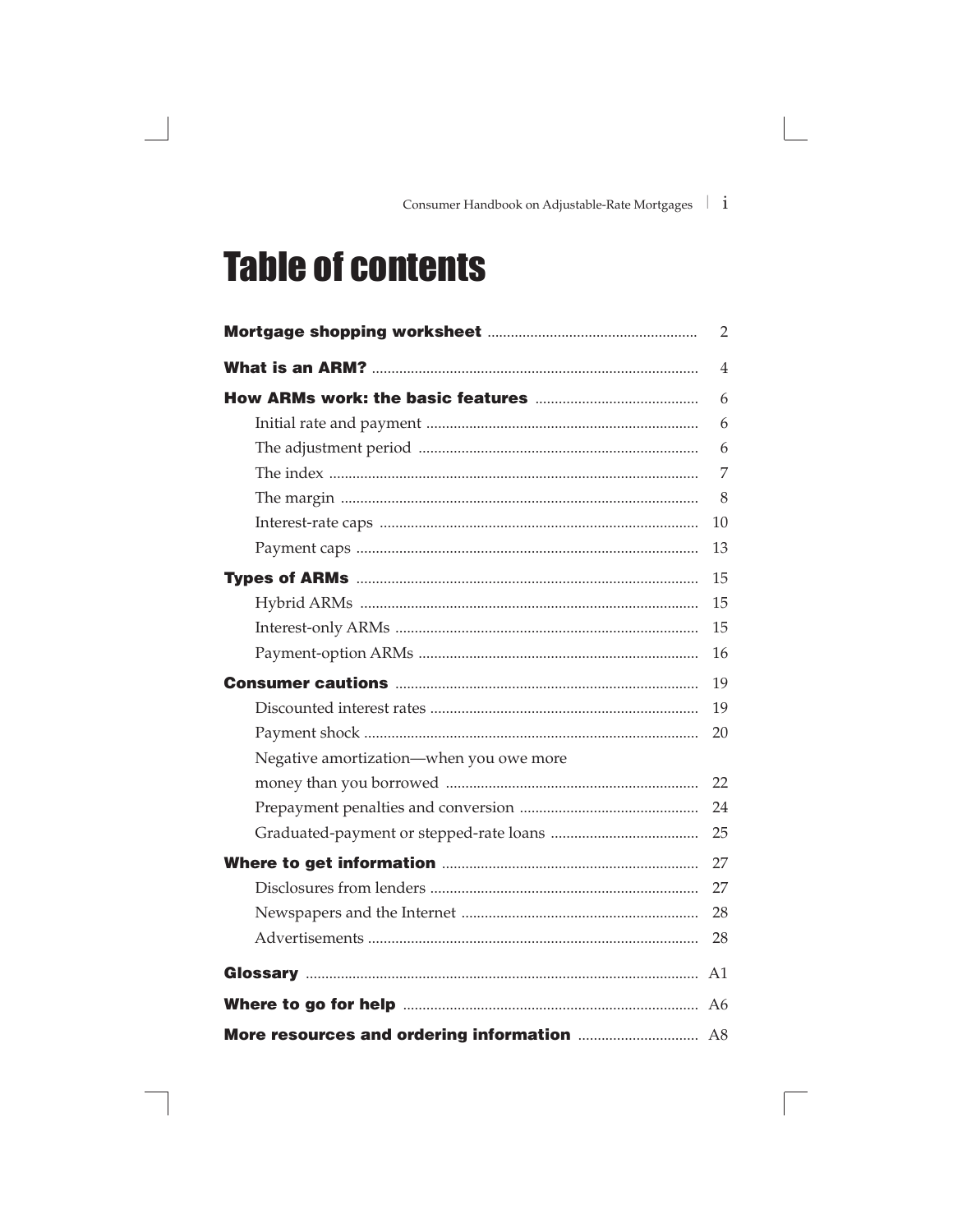This information was prepared by the Board of Governors of the Federal Reserve System and the Office of Thrift Supervision in consultation with the following organizations:

#### AARP

 American Association of Residential Mortgage Regulators America's Community Bankers Center for Responsible Lending Conference of State Bank Supervisors Consumer Federation of America Consumer Mortgage Coalition Consumers Union Credit Union National Association Federal Deposit Insurance Corporation Federal Reserve Board's Consumer Advisory Council Federal Trade Commission Financial Services Roundtable Independent Community Bankers Association Mortgage Bankers Association Mortgage Insurance Companies of America National Association of Federal Credit Unions National Association of Home Builders National Association of Mortgage Brokers National Association of Realtors National Community Reinvestment Coalition National Consumer Law Center National Credit Union Administration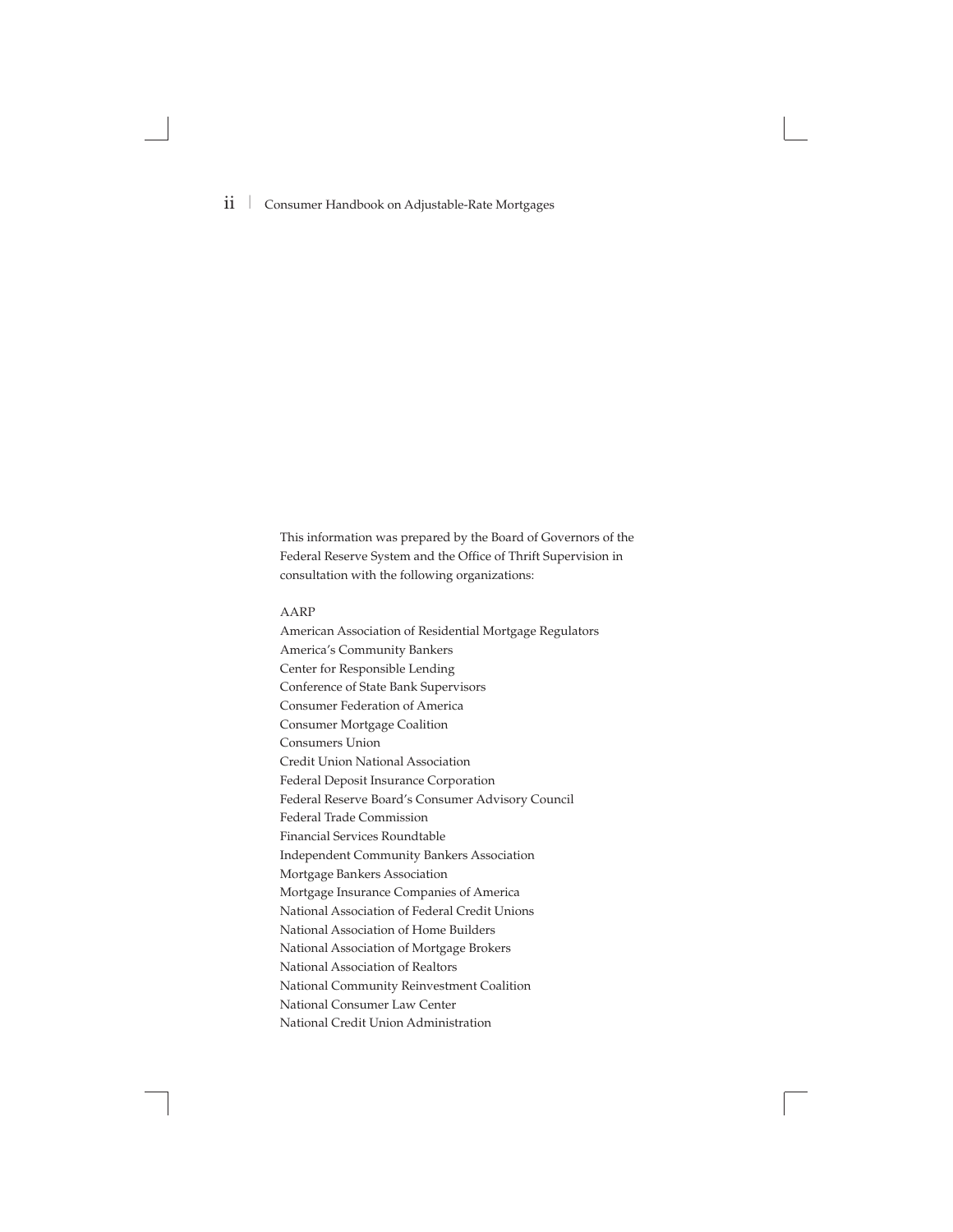

This handbook gives you an overview of ARMs, explains how ARMs work, and discusses some of the issues that you might face as a borrower. It includes:

- ways to reduce the risks associated with ARMs;
- pointers about advertising and other sources of information, such as lenders and other trusted advisers;
- **a** a glossary of important ARM terms; and
- a worksheet that can help you ask the right questions and figure out whether an ARM is right for you. (Ask lenders to help you fill out the worksheet so you can get the information you need to compare mortgages.)

An adjustable-rate mortgage (ARM) is a loan with an interest rate that changes. ARMs may start with lower monthly payments than fixed-rate mortgages, but keep in mind the following:

- Your monthly payments could change. They could go upsometimes by a lot—even if interest rates don't go up. See page 20.
- Your payments may not go down much, or at all—even if interest rates go down. See page 11.
- You could end up owing more money than you borrowed even if you make all your payments on time. See page 22.
- If you want to pay off your ARM early to avoid higher payments, you might pay a penalty. See page 24.

You need to compare the features of ARMs to find the one that best fits your needs. The Mortgage Shopping Worksheet on page 2 can help you get started.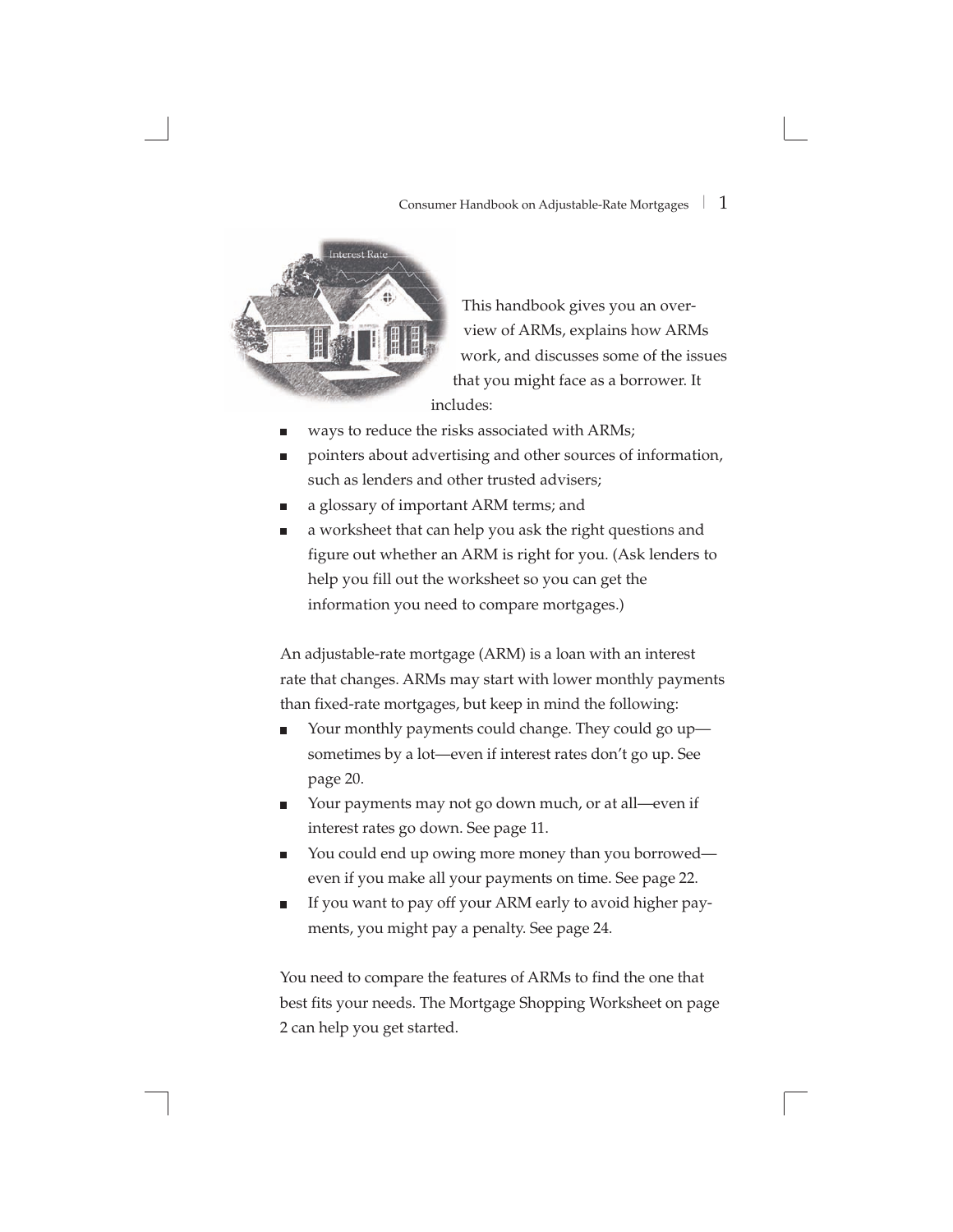# **Mortgage shopping worksheet**

*Ask your lender or broker to help you fill out this worksheet.*

| Name of lender or broker and contact information                                                                                              |                                                                                          |
|-----------------------------------------------------------------------------------------------------------------------------------------------|------------------------------------------------------------------------------------------|
| Mortgage amount                                                                                                                               |                                                                                          |
| Loan term (e.g., 15 years, 30 years)                                                                                                          |                                                                                          |
| Loan description<br>(e.g., fixed rate, 3/1 ARM, payment-option ARM, interest-only ARM)                                                        |                                                                                          |
| <b>Basic Features for Comparison</b>                                                                                                          |                                                                                          |
| Fixed-rate mortgage interest rate and annual percentage rate (APR)<br>(For graduated-payment or stepped-rate mortgages, use the ARM columns.) |                                                                                          |
| ARM initial interest rate and APR<br>How long does the initial rate apply?                                                                    |                                                                                          |
| What will the interest rate be after the initial period?                                                                                      |                                                                                          |
| <b>ARM</b> features<br>How often can the interest rate adjust?                                                                                |                                                                                          |
| What is the index and what is the current rate? (See chart on page 8.)                                                                        |                                                                                          |
| What is the margin for this loan?                                                                                                             |                                                                                          |
| Interest-rate caps<br>What is the periodic interest-rate cap?                                                                                 |                                                                                          |
| What is the lifetime interest-rate cap? How high could the rate go?                                                                           |                                                                                          |
| How low could the interest rate go on this loan?                                                                                              |                                                                                          |
| What is the payment cap?                                                                                                                      |                                                                                          |
| Can this loan have negative amortization (that is, increase in size)?                                                                         |                                                                                          |
|                                                                                                                                               | What is the limit to how much the balance can grow before the loan will be recalculated? |
| Is there a prepayment penalty if I pay off this mortgage early?                                                                               |                                                                                          |
| How long does that penalty last? How much is it?                                                                                              |                                                                                          |
| Is there a balloon payment on this mortgage?<br>If so, what is the estimated amount and when would it be due?                                 |                                                                                          |
| What are the estimated origination fees and charges for this loan?                                                                            |                                                                                          |
| <b>Monthly Payment Amounts</b>                                                                                                                |                                                                                          |
| What will the monthly payments be for the first year of the loan?                                                                             |                                                                                          |
| If not, what are the estimates for these amounts?                                                                                             | Does this include taxes and insurance? Condo or homeowner's association fees?            |
| What will my monthly payment be after 12 months if the index rate<br>stays the same?                                                          |                                                                                          |
| goes up $2\%$ ?                                                                                                                               |                                                                                          |
| goes down 2%?                                                                                                                                 |                                                                                          |
| What is the most my minimum monthly payment could be after 1 year?                                                                            |                                                                                          |
| What is the most my minimum monthly payment could be after 3 years?                                                                           |                                                                                          |

What is the **most** my minimum monthly payment could be after 5 years?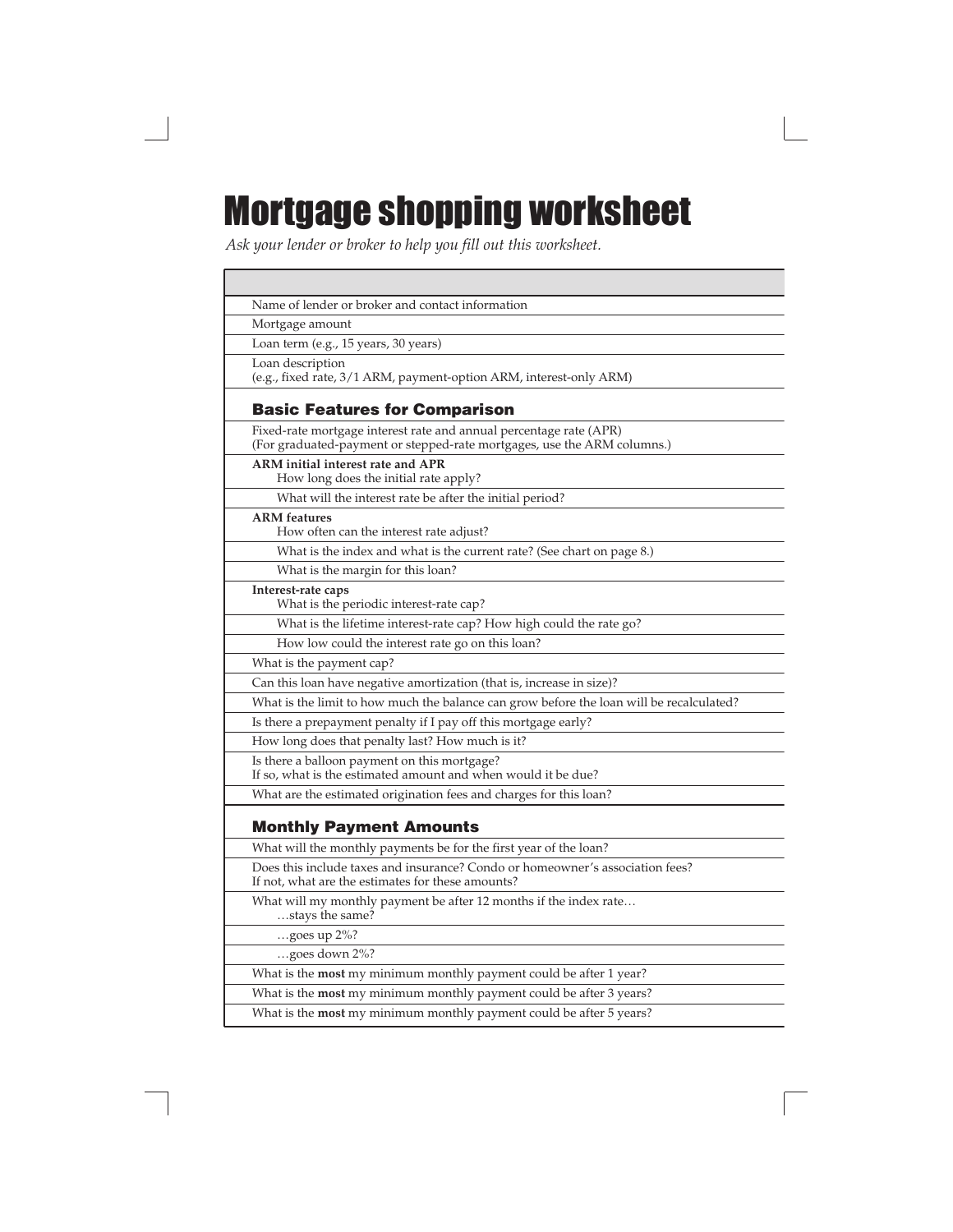| <b>Fixed-Rate Mortgage</b> | ARM 1 | <b>ARM 2</b> | ARM <sub>3</sub> |
|----------------------------|-------|--------------|------------------|
|                            |       |              |                  |
|                            |       |              |                  |
|                            |       |              |                  |
|                            |       |              |                  |
|                            |       |              |                  |
|                            |       |              |                  |
|                            |       |              |                  |
|                            |       |              |                  |
|                            |       |              |                  |
|                            |       |              |                  |
|                            |       |              |                  |
|                            |       |              |                  |
|                            |       |              |                  |
|                            |       |              |                  |
|                            |       |              |                  |
|                            |       |              |                  |
|                            |       |              |                  |
|                            |       |              |                  |
|                            |       |              |                  |
|                            |       |              |                  |
|                            |       |              |                  |
|                            |       |              |                  |
|                            |       |              |                  |
|                            |       |              |                  |
|                            |       |              |                  |
|                            |       |              |                  |
|                            |       |              |                  |
|                            |       |              |                  |
|                            |       |              |                  |
|                            |       |              |                  |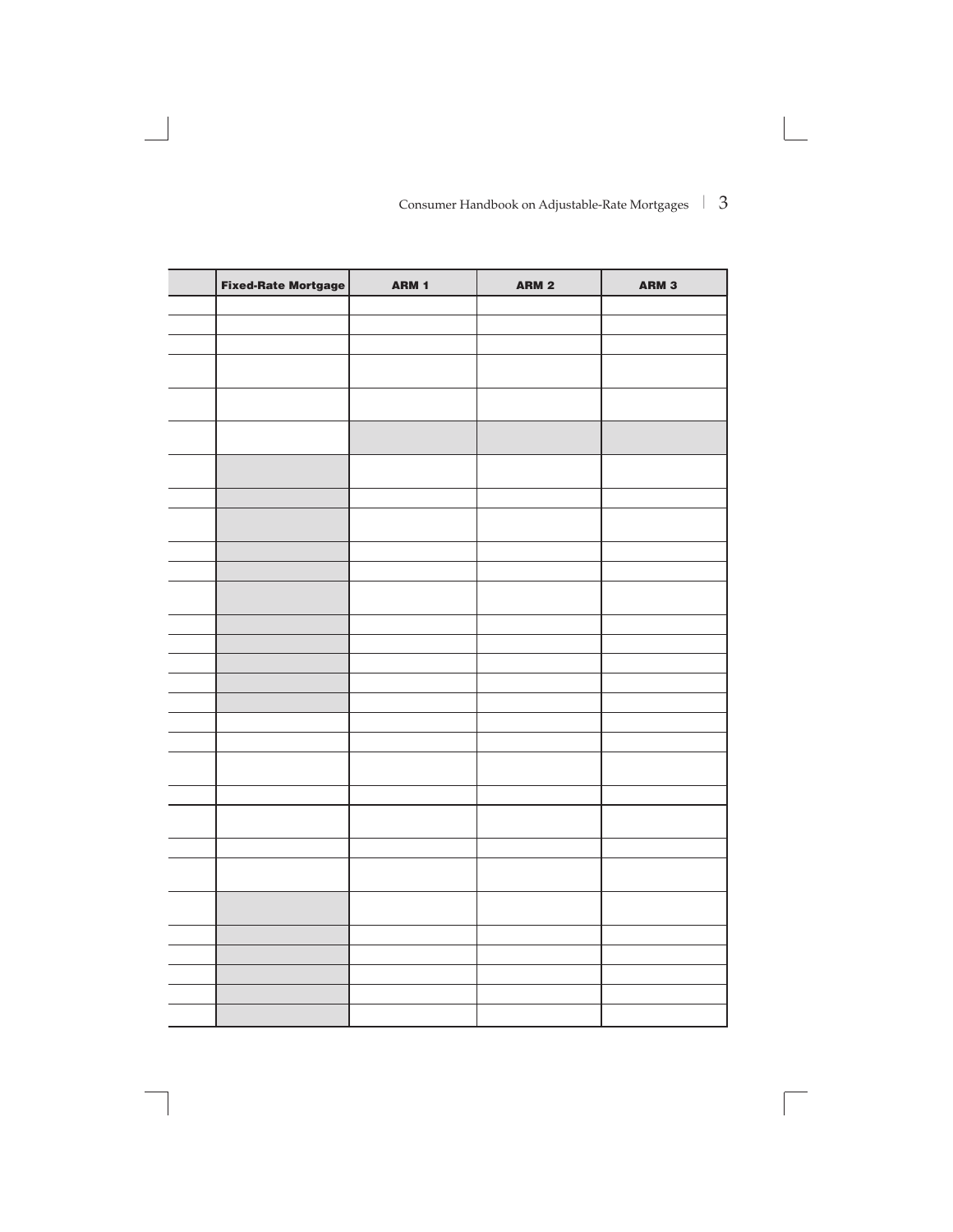# What is an ARM?

 An adjustable-rate mortgage differs from a fixed-rate mortgage in many ways. Most importantly, with a fixed-rate mortgage, the interest rate stays the same during the life of the loan. With an ARM, the interest rate changes periodically, usually in relation to an index, and payments may go up or down accordingly.

 To compare two ARMs, or to compare an ARM with a fixed-rate mortgage, you need to know about indexes, margins, discounts, caps on rates and payments, negative amortization, payment options, and recasting (recalculating) your loan. You need to consider the maximum amount your monthly payment could increase. Most importantly, you need to know what might happen to your monthly mortgage payment in relation to your future ability to afford higher payments.

 Lenders generally charge lower initial interest rates for ARMs than for fixed-rate mortgages. At first, this makes the ARM easier on your pocketbook than would be a fixed-rate mortgage for the same loan amount. Moreover, your ARM could be less expensive over a long period than a fixed-rate mortgage—for example, if interest rates remain steady or move lower.

 Against these advantages, you have to weigh the risk that an increase in interest rates would lead to higher monthly payments in the future. It's a trade-off—you get a lower initial rate with an ARM in exchange for assuming more risk over the long run. Here are some questions you need to consider: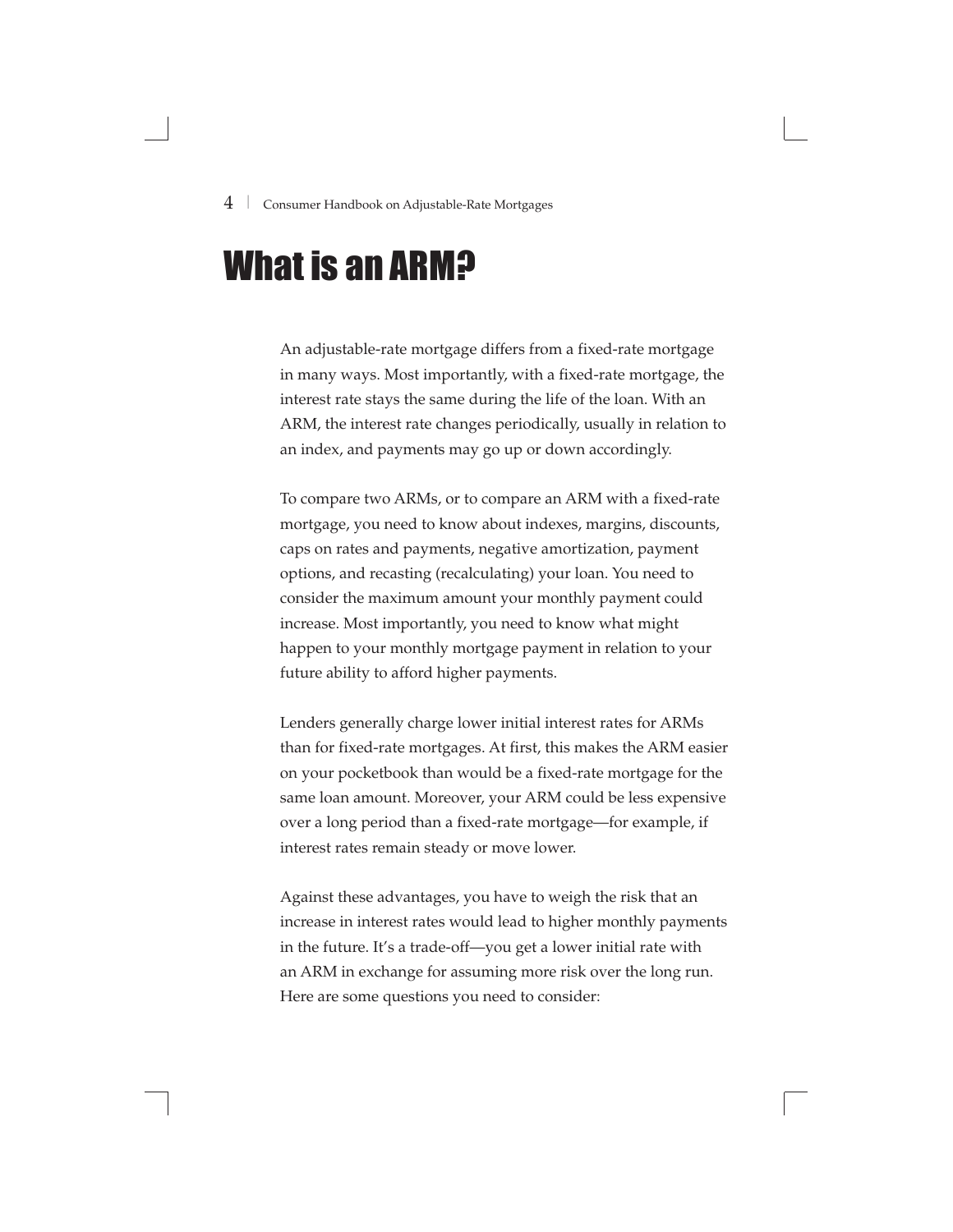- Is my income enough—or likely to rise enough—to cover higher mortgage payments if interest rates go up?
- Will I be taking on other sizable debts, such as a loan for a car or school tuition, in the near future?
- How long do I plan to own this home? (If you plan to sell soon, rising interest rates may not pose the problem they do if you plan to own the house for a long time.)
- Do I plan to make any additional payments or pay the loan off early?

### **Lenders and Brokers**

**Mortgage loans are offered by many kinds of lenders—such as banks, mortgage companies, and credit unions. You can also get a loan through a mortgage broker. Brokers "arrange" loans; in other words, they find a lender for you. Brokers generally take your application and contact several lenders, but keep in mind that brokers are not required to find the best deal for you unless they have contracted with you to act as your agent.**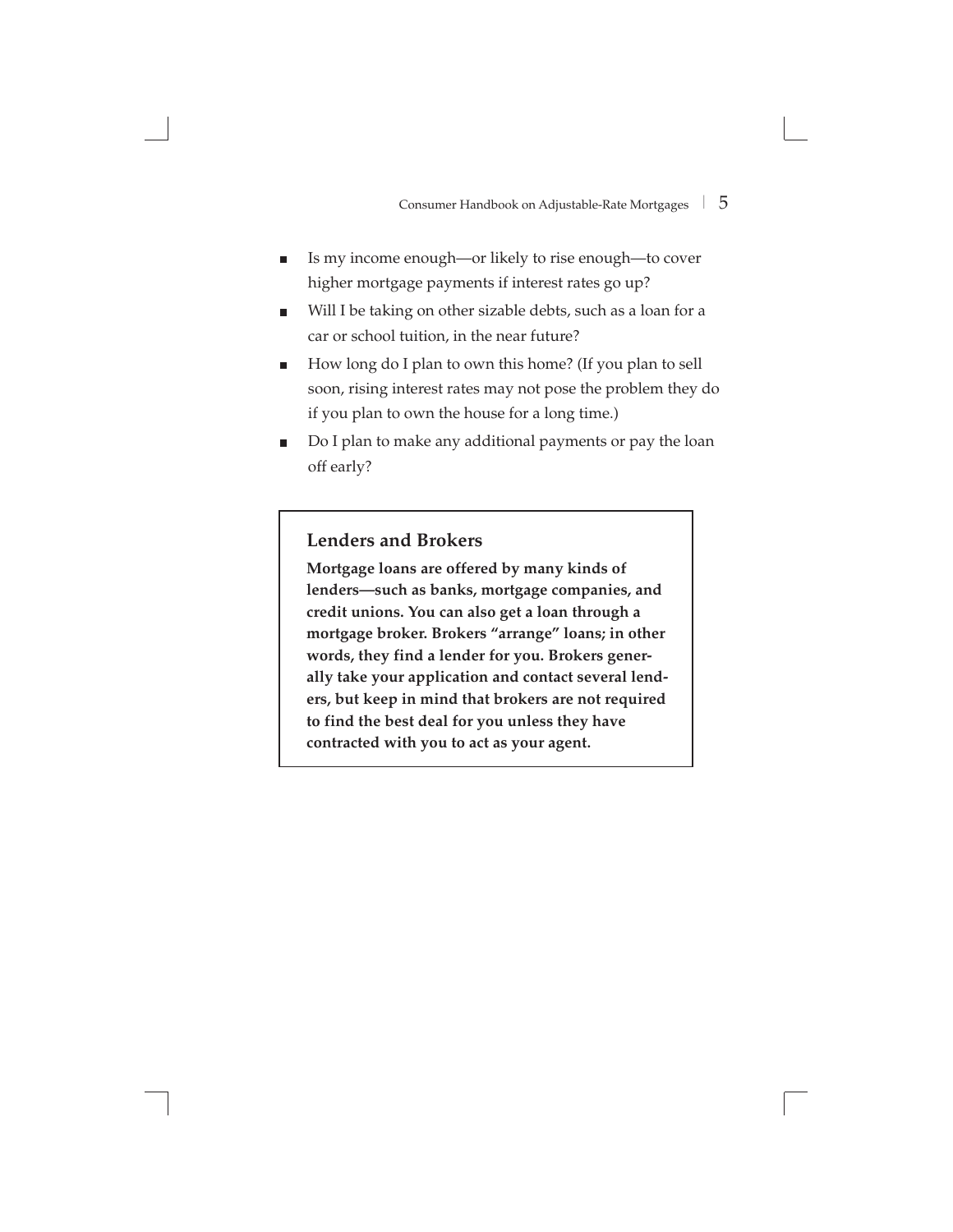# How ARMs work: the basic features

## **Initial rate and payment**

 The initial rate and payment amount on an ARM will remain in effect for a limited period—ranging from just 1 month to 5 years or more. For some ARMs, the initial rate and payment can vary greatly from the rates and payments later in the loan term. Even if interest rates are stable, your rates and payments could change a lot. If lenders or brokers quote the initial rate and payment on a loan, ask them for the annual percentage rate (APR). If the APR is significantly higher than the initial rate, then it is likely that your rate and payments will be a lot higher when the loan adjusts, even if general interest rates remain the same.

## **The adjustment period**

 With most ARMs, the interest rate and monthly payment change every month, quarter, year, 3 years, or 5 years. The period between rate changes is called the *adjustment period*. For example, a loan with an adjustment period of 1 year is called a 1-year ARM, and the interest rate and payment can change once every year; a loan with a 3-year adjustment period is called a 3-year ARM.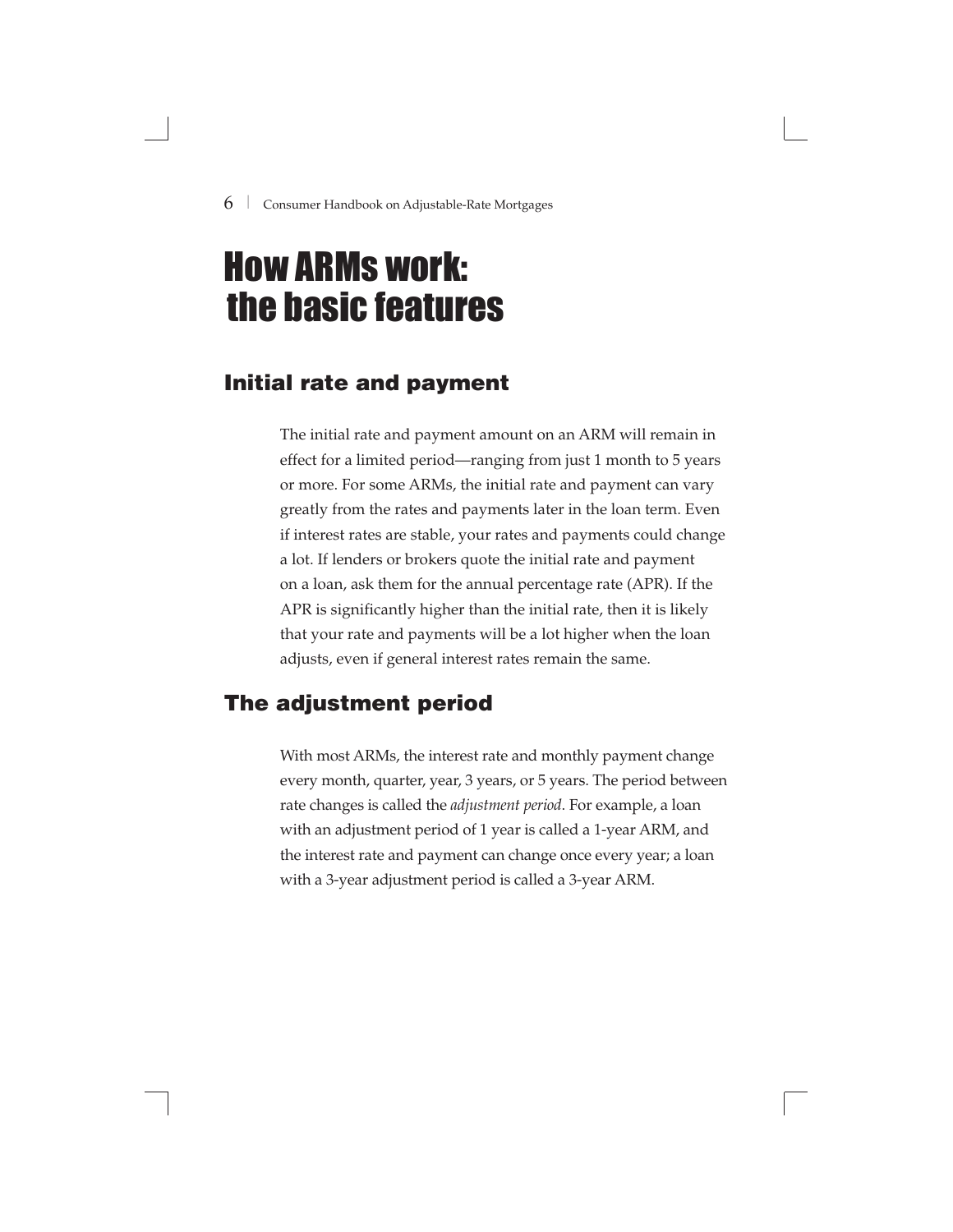### **Loan Descriptions**

**Lenders must give you written information on each type of ARM loan you are interested in. The information must include the terms and conditions for each loan, including information about the index and margin, how your rate will be calculated, how often your rate can change, limits on changes (or**  *caps***), an example of how high your monthly payment might go, and other ARM features such as negative amortization.**

## **The index**

 The interest rate on an ARM is made up of two parts: the index and the margin. The index is a measure of interest rates generally, and the margin is an extra amount that the lender adds. Your payments will be affected by any caps, or limits, on how high or low your rate can go. If the index rate moves up, so does your interest rate in most circumstances, and you will probably have to make higher monthly payments. On the other hand, if the index rate goes down, your monthly payment could go down. Not all ARMs adjust downward, however—be sure to read the information for the loan you are considering.

 Lenders base ARM rates on a variety of indexes. Among the most common indexes are the rates on 1-year constant-maturity Treasury (CMT) securities, the Cost of Funds Index (COFI), and the London Interbank Offered Rate (LIBOR). A few lenders use their own cost of funds as an index, rather than using other indexes. You should ask what index will be used, how it has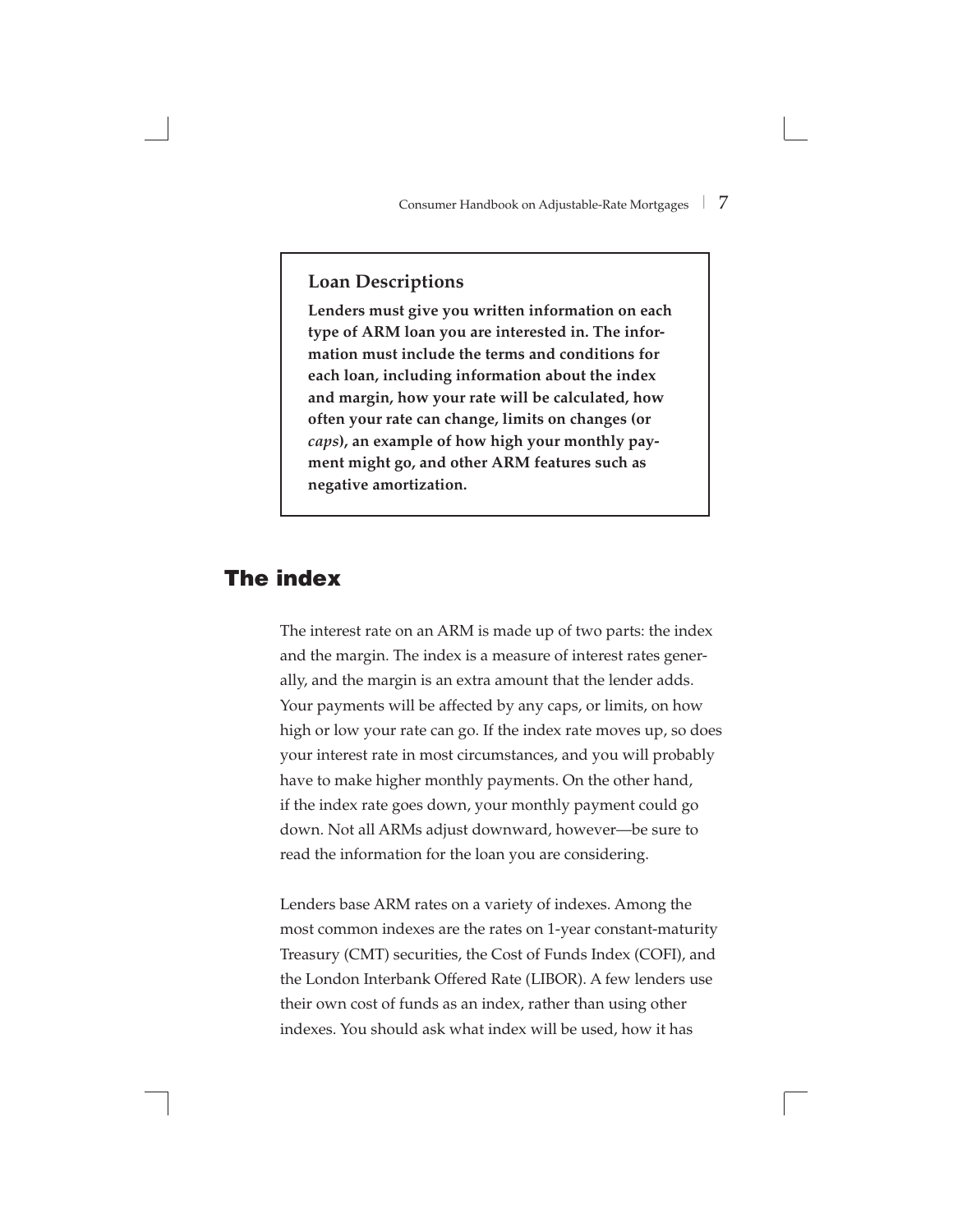fluctuated in the past, and where it is published—you can find a lot of this information in major newspapers and on the Internet.

 To help you get an idea of how to compare different indexes, the following chart shows a few common indexes over an 11-year period (1996–2008). As you can see, some index rates tend to be higher than others, and some change more often. But if a lender bases interest-rate adjustments on the average value of an index over time, your interest rate would not change as dramatically.



## **The margin**

 To set the interest rate on an ARM, lenders add a few percentage points to the index rate, called the *margin*. The amount of the margin may differ from one lender to another, but it is usually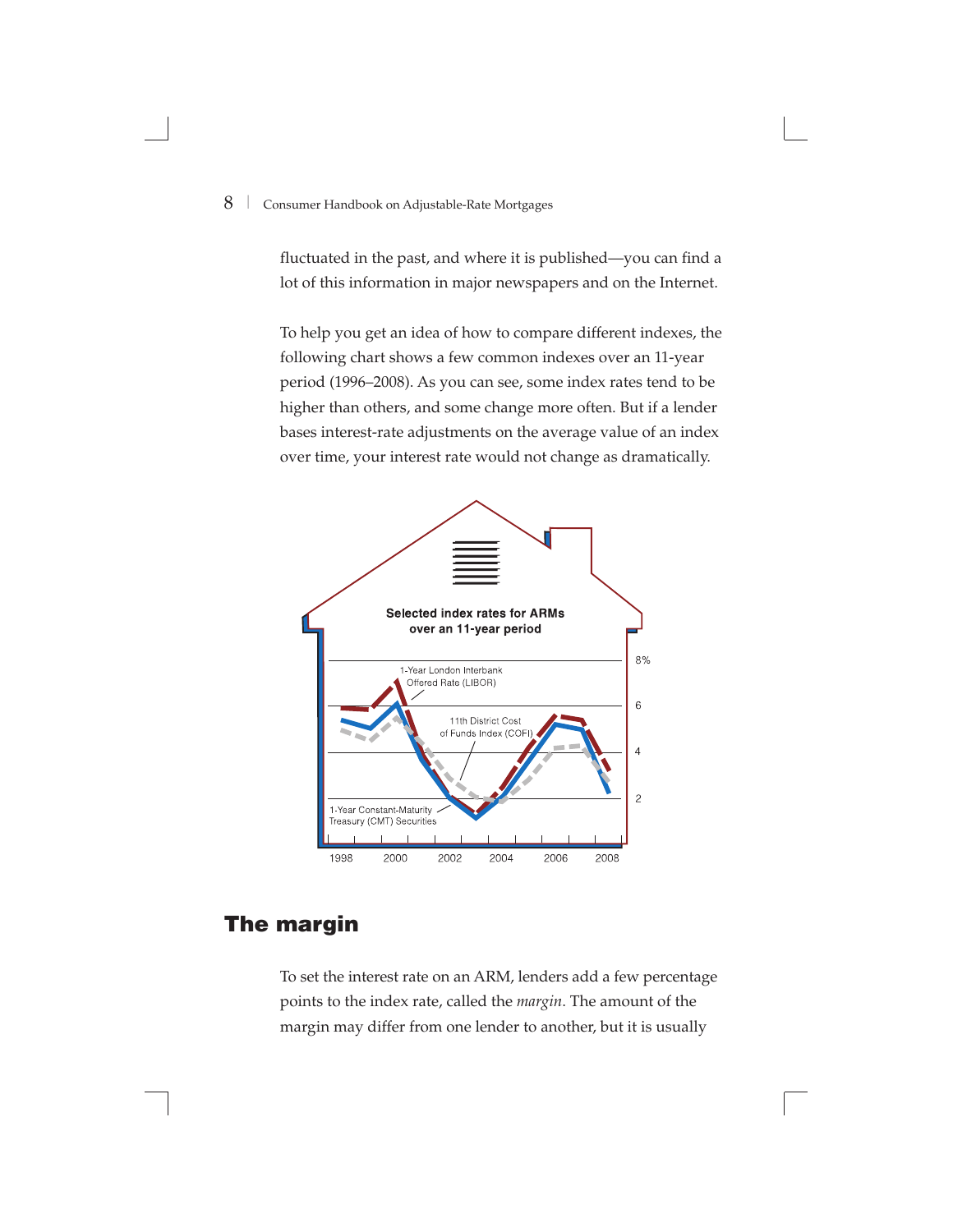constant over the life of the loan. The *fully indexed rate* is equal to the margin plus the index. If the initial rate on the loan is less than the fully indexed rate, it is called a *discounted index rate*. For example, if the lender uses an index that currently is 4% and adds a 3% margin, the fully indexed rate would be

| Index              | $4\%$ |
|--------------------|-------|
| + Margin           | 3%    |
| Fully indexed rate | $7\%$ |

 If the index on this loan rose to 5%, the fully indexed rate would be  $8\%$  (5% + 3%). If the index fell to 2%, the fully indexed rate would be 5% (2% + 3%).

 Some lenders base the amount of the margin on your credit record the better your credit, the lower the margin they add—and the lower the interest you will have to pay on your mortgage. In comparing ARMs, look at both the index and margin for each program.

### **No-Doc/Low-Doc Loans**

**When you apply for a loan, lenders usually require documents to prove that your income is high enough to repay the loan. For example, a lender might ask to see copies of your most recent pay stubs, income tax filings, and bank account statements. In a "no-doc" or "low-doc" loan, the lender doesn't require you to bring proof of your income, but you will usually have to pay a higher interest rate or extra fees to get the loan. Lenders generally charge more for no-doc/low-doc loans.**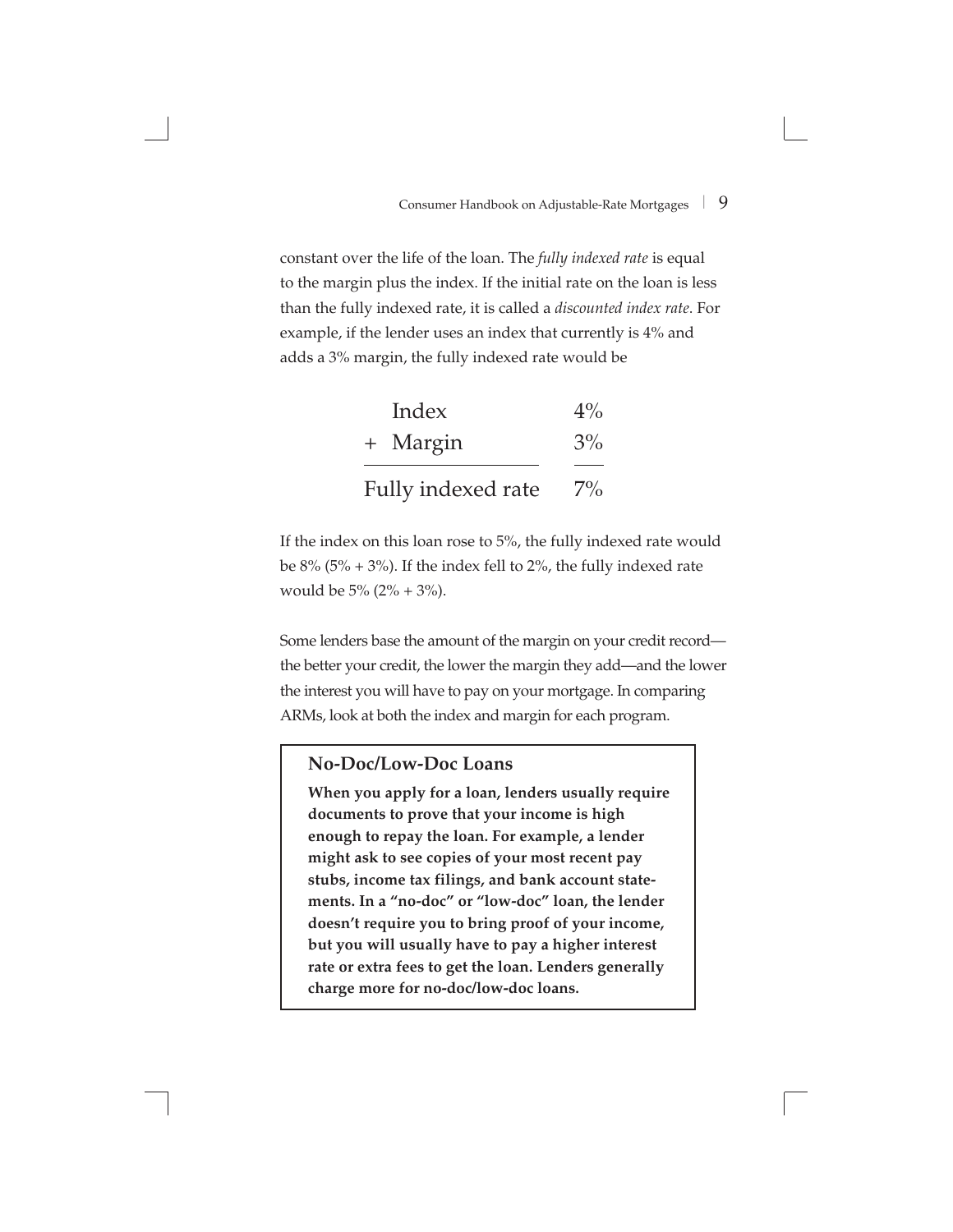## **Interest-rate caps**

 An interest-rate cap places a limit on the amount your interest rate can increase. Interest caps come in two versions:

- *A periodic adjustment cap*, which limits the amount the inter- $\blacksquare$ est rate can adjust up or down from one adjustment period to the next after the first adjustment, and
- *A lifetime cap,* which limits the interest-rate increase over  $\blacksquare$ the life of the loan. By law, virtually all ARMs must have a lifetime cap.

#### **Periodic adjustment caps**

 Let's suppose you have an ARM with a periodic adjustment interest-rate cap of 2%. However, at the first adjustment, the index rate has risen 3%. The following example shows what happens.

### **Examples in This Handbook**

**All examples in this handbook are based on a \$200,000 loan amount and a 30-year term. Payment amounts in the examples do not include taxes, insurance, condominium or homeowner association fees, or similar items. These amounts can be a significant part of your monthly payment.**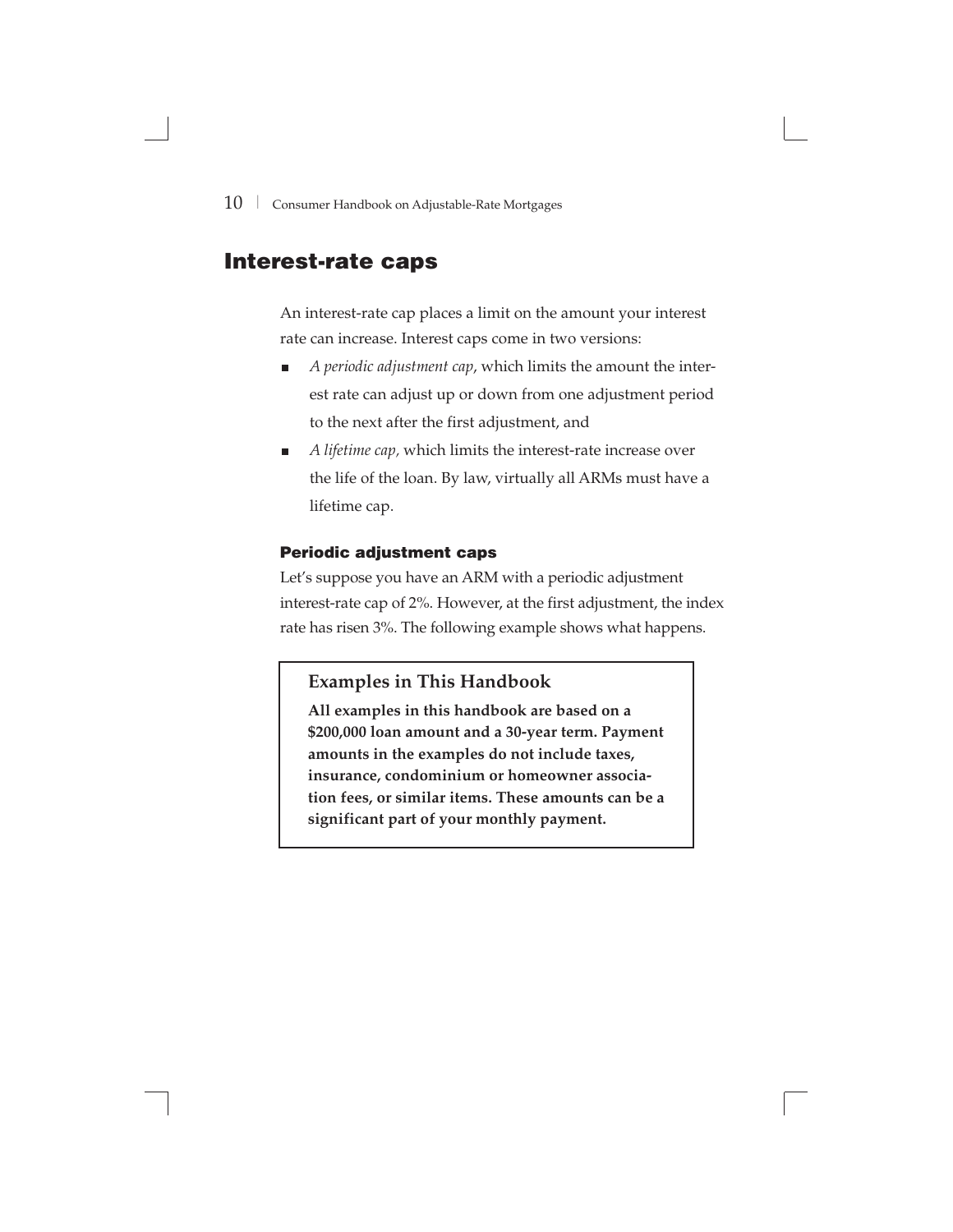

Difference in 2nd year between payment with cap and payment without =  $$138.70$  per month

 In this example, because of the cap on your loan, your monthly payment in year 2 is \$138.70 per month lower than it would be without the cap, saving you \$1,664.40 over the year.

 Some ARMs allow a larger rate change at the first adjustment and then apply a periodic adjustment cap to all future adjustments.

 A drop in interest rates does not always lead to a drop in your monthly payments. With some ARMs that have interest-rate caps, the cap may hold your rate and payment below what it would have been if the change in the index rate had been fully applied. The increase in the interest that was not imposed because of the rate cap might carry over to future rate adjustments. This is called *carryover*. So, at the next adjustment date, your payment might increase even though the index rate has stayed the same or declined.

 The following example shows how carryovers work. Suppose the index on your ARM increased 3% during the first year.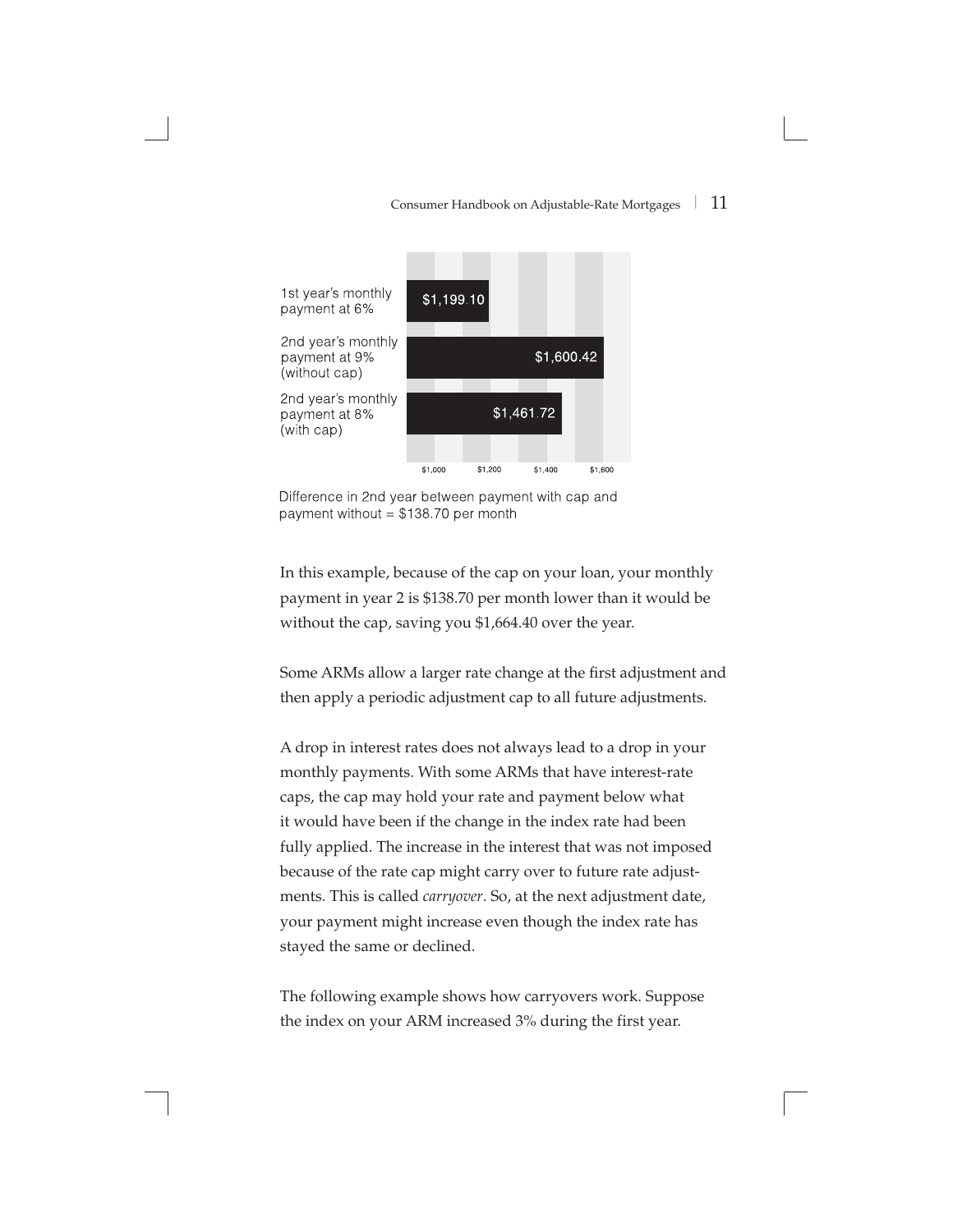Because this ARM limits rate increases to 2% at any one time, the rate is adjusted by only 2%, to 8% for the second year. However, the remaining 1% increase in the index carries over to the next time the lender can adjust rates. So, when the lender adjusts the interest rate for the third year, even if there has been no change in the index during the second year, the rate still increases by 1%, to 9%.



 In general, the rate on your loan can go up at any scheduled adjustment date when the lender's standard ARM rate (the index plus the margin) is higher than the rate you are paying before that adjustment.

### **Lifetime caps**

 The next example shows how a lifetime rate cap would affect your loan. Let's say that your ARM starts out with a 6% rate and the loan has a 6% lifetime cap—that is, the rate can never exceed 12%. Suppose the index rate increases 1% in each of the next 9 years. With a 6% overall cap, your payment would never exceed \$1,998.84—compared with the \$2,409.11 that it would have reached in the tenth year without a cap.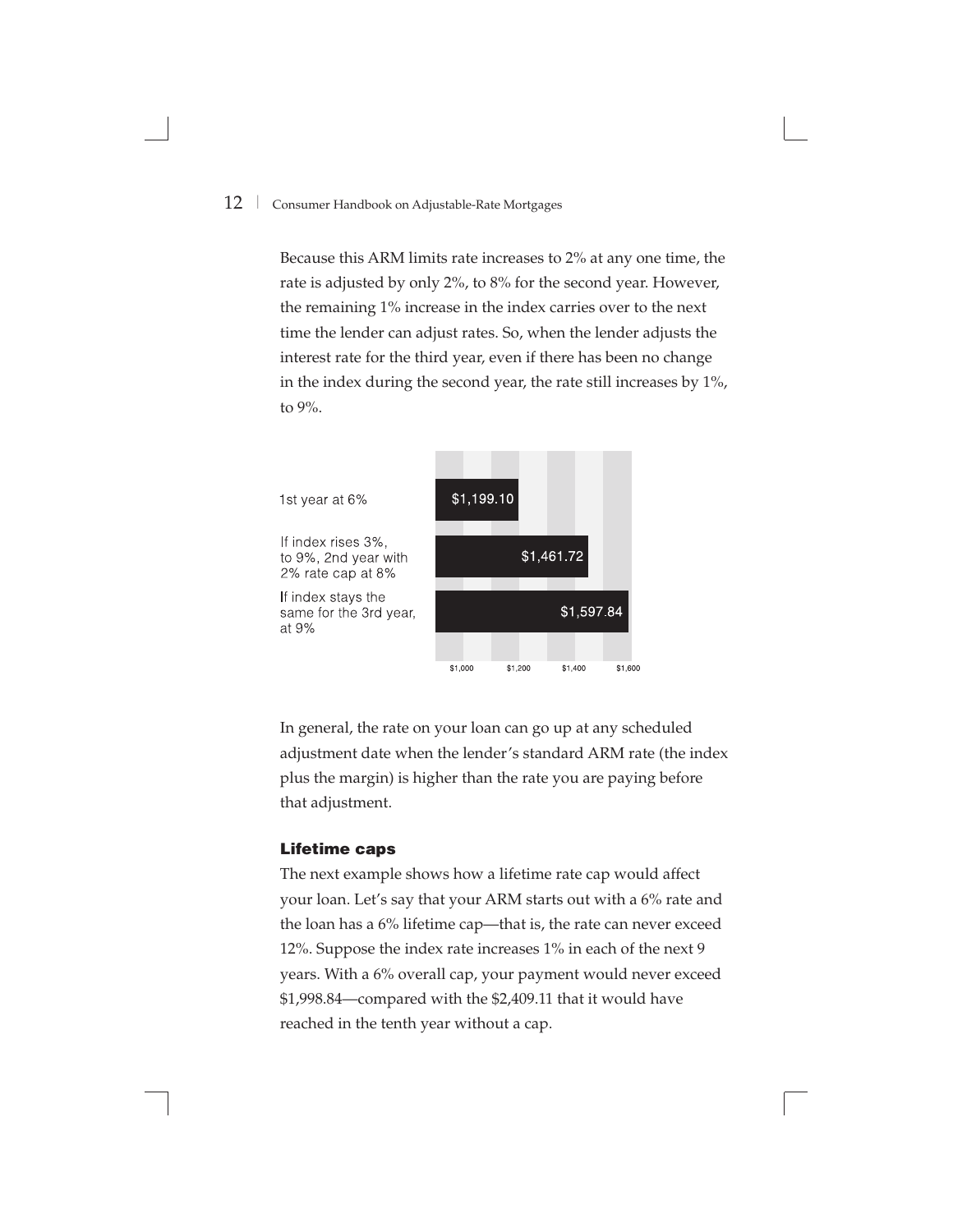

## **Payment caps**

 In addition to interest-rate caps, many ARMs—including payment-option ARMs (discussed on page 16)—limit, or cap, the amount your monthly payment may increase at the time of each adjustment. For example, if your loan has a payment cap of 7½%, your monthly payment won't increase more than 7½% over your previous payment, even if interest rates rise more. For example, if your monthly payment in year 1 of your mortgage was \$1,000, it could only go up to \$1,075 in year 2 (7½% of \$1,000 is an additional \$75). Any interest you don't pay because of the payment cap will be added to the balance of your loan. A payment cap can limit the increase to your monthly payments but also can add to the amount you owe on the loan. (This is called *negative amortization*, a term explained on page 22.)

 Let's assume that your rate changes in the first year by 2 percentage points, but your payments can increase no more than 7½% in any 1 year. The following graph shows what your monthly payments would look like.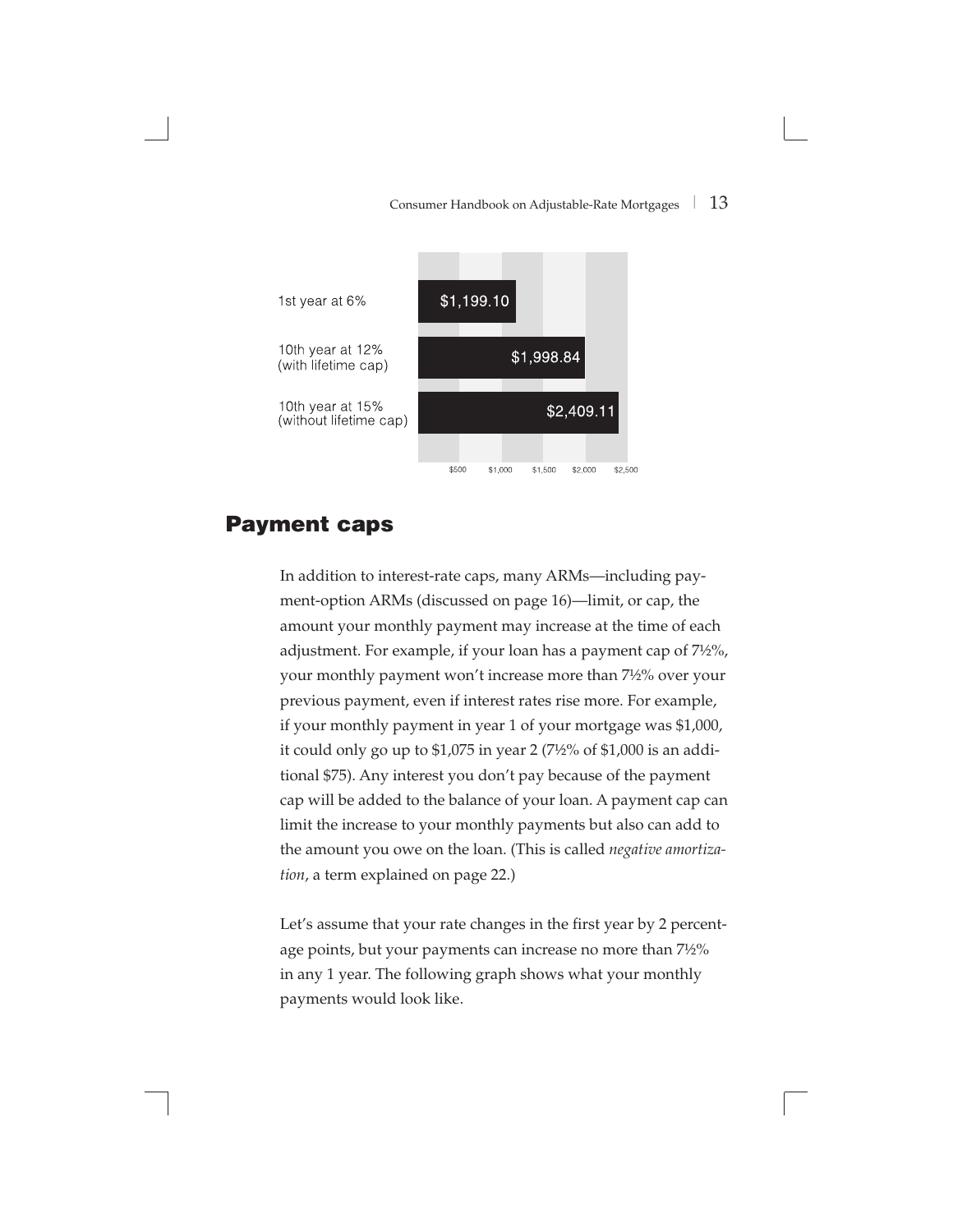

Difference in monthly payment =  $$172.69$ 

 While your monthly payment will be only \$1,289.03 for the second year, the difference of \$172.69 each month will be added to the balance of your loan and will lead to negative amortization.

 Some ARMs with payment caps do not have periodic interestrate caps. In addition, as explained below, most payment-option ARMs have a built-in recalculation period, usually every 5 years. At that point, your payment will be recalculated (lenders use the term *recast*) based on the remaining term of the loan. If you have a 30-year loan and you are at the end of year 5, your payment will be recalculated for the remaining 25 years. The payment cap does not apply to this adjustment. If your loan balance has increased, or if interest rates have risen faster than your payments, your payments could go up a lot.

.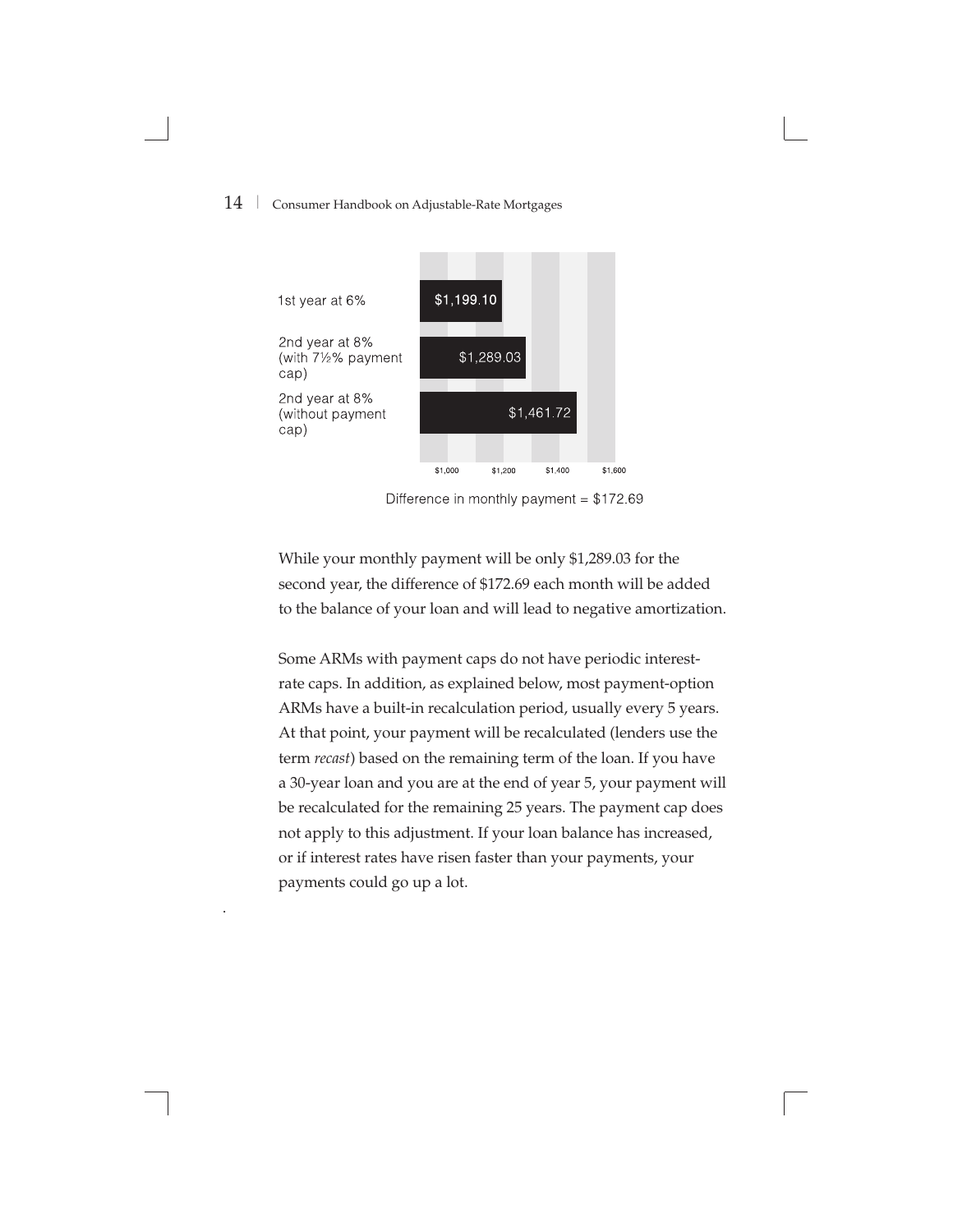# Types of ARMs

## **Hybrid ARMs**

 Hybrid ARMs often are advertised as 3/1 or 5/1 ARMs—you might also see ads for 7/1 or 10/1 ARMs. These loans are a mix—or a hybrid—of a fixed-rate period and an adjustable-rate period. The interest rate is fixed for the first few years of these loans—for example, for 5 years in a 5/1 ARM. After that, the rate may adjust annually (the 1 in the 5/1 example), until the loan is paid off. In the case of 3/1 or 5/1 ARMs:

- the first number tells you how long the fixed interest-rate period will be, and
- the second number tells you how often the rate will adjust after the initial period.

 You may also see ads for 2/28 or 3/27 ARMs—the first number tells you how many years the fixed interest-rate period will be, and the second number tells you the number of years the rates on the loan will be adjustable. Some 2/28 and 3/27 mortgages adjust every 6 months, not annually.

## **Interest-only (I-O) ARMs**

 An interest-only (I-O) ARM payment plan allows you to *pay only the interest* for a specified number of years, typically for 3 to 10 years. This allows you to have smaller monthly payments for a period. After that, your monthly payment will increase—even if interest rates stay the same—because you must start paying back the principal as well as the interest each month.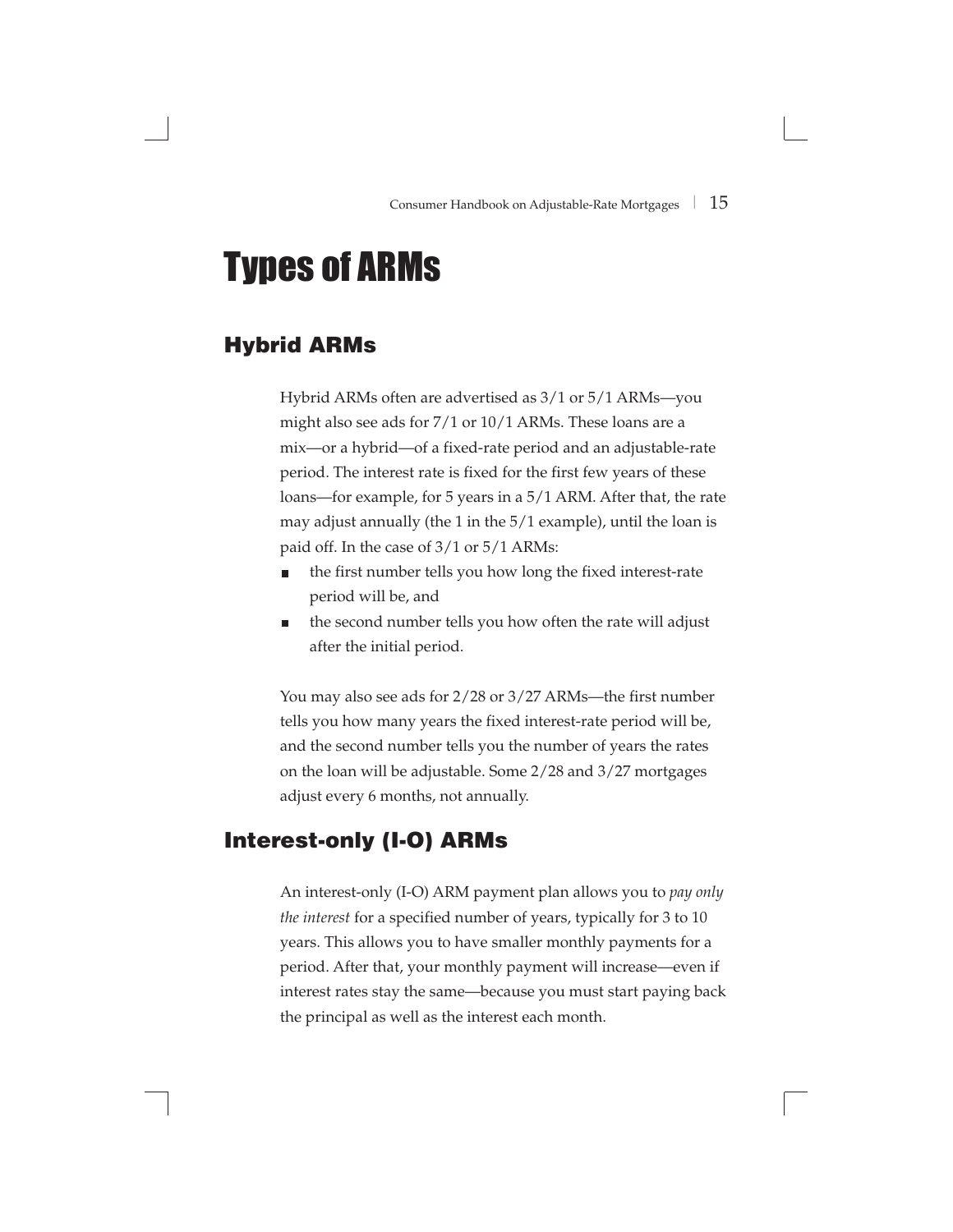For some I-O loans, the interest rate adjusts during the I-O period as well.

 For example, if you take out a 30-year mortgage loan with a 5-year I-O payment period, you can pay only interest for 5 years and then you must pay both the principal and interest over the next 25 years. Because you begin to pay back the principal, your payments increase after year 5, even if the rate stays the same. Keep in mind that the longer the I-O period, the higher your monthly payments will be after the I-O period ends.



## **Payment-option ARMs**

 A payment-option ARM is an adjustable-rate mortgage that allows you to choose among several payment options each month. The options typically include the following:

*a traditional payment of principal and interest*, which reduces the amount you owe on your mortgage. These payments are based on a set loan term, such as a 15-, 30-, or 40-year payment schedule.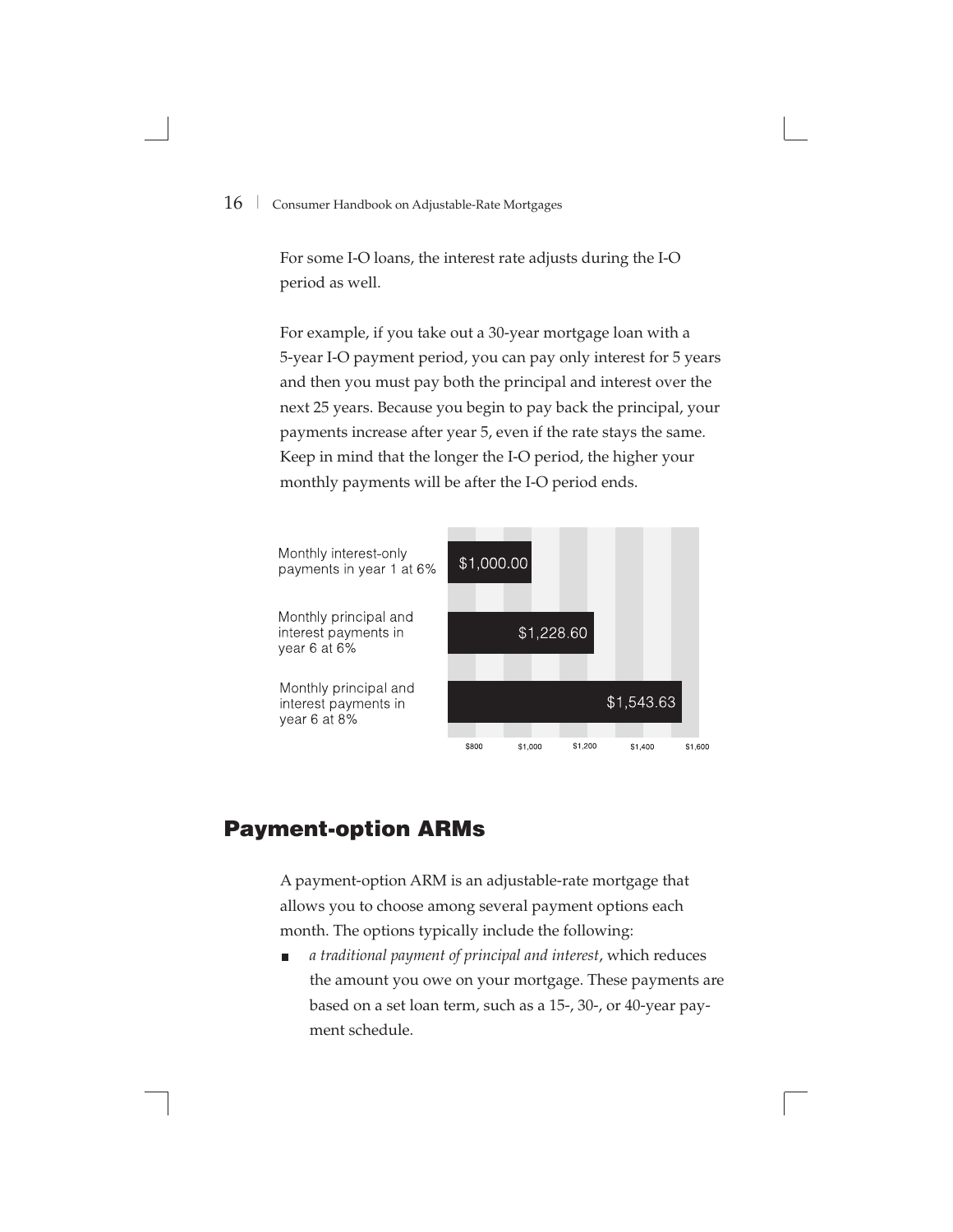- *an interest-only payment*, which pays the interest but does not reduce the amount you owe on your mortgage as you make your payments.
- *a minimum (or limited) payment* that may be less than the amount of interest due that month and may not reduce the amount you owe on your mortgage. If you choose this option, the amount of any interest you do not pay will be added to the principal of the loan, **increasing the amount you owe and your future monthly payments**, and increasing the amount of interest you will pay over the life of the loan. In addition, if you pay only the minimum payment in the last few years of the loan, you may owe a larger payment at the end of the loan term, called a *balloon payment.*

 The interest rate on a payment-option ARM is typically very low for the first few months (for example, 2% for the first 1 to 3 months). After that, the interest rate usually rises to a rate closer to that of other mortgage loans. Your payments during the first year are based on the initial low rate, meaning that if you only make the minimum payment each month, it will not reduce the amount you owe and it may not cover the interest due. The unpaid interest is added to the amount you owe on the mortgage, and your loan balance increases. This is called *negative amortization*. This means that even after making many payments, you could owe more than you did at the beginning of the loan. Also, as interest rates go up, your payments are likely to go up.

 Payment-option ARMs have a built-in recalculation period, usually every 5 years. At this point, your payment will be recalculated (or "recast") based on the remaining term of the loan. If you have a 30-year loan and you are at the end of year 5, your payment will be recalculated for the remaining 25 years. If your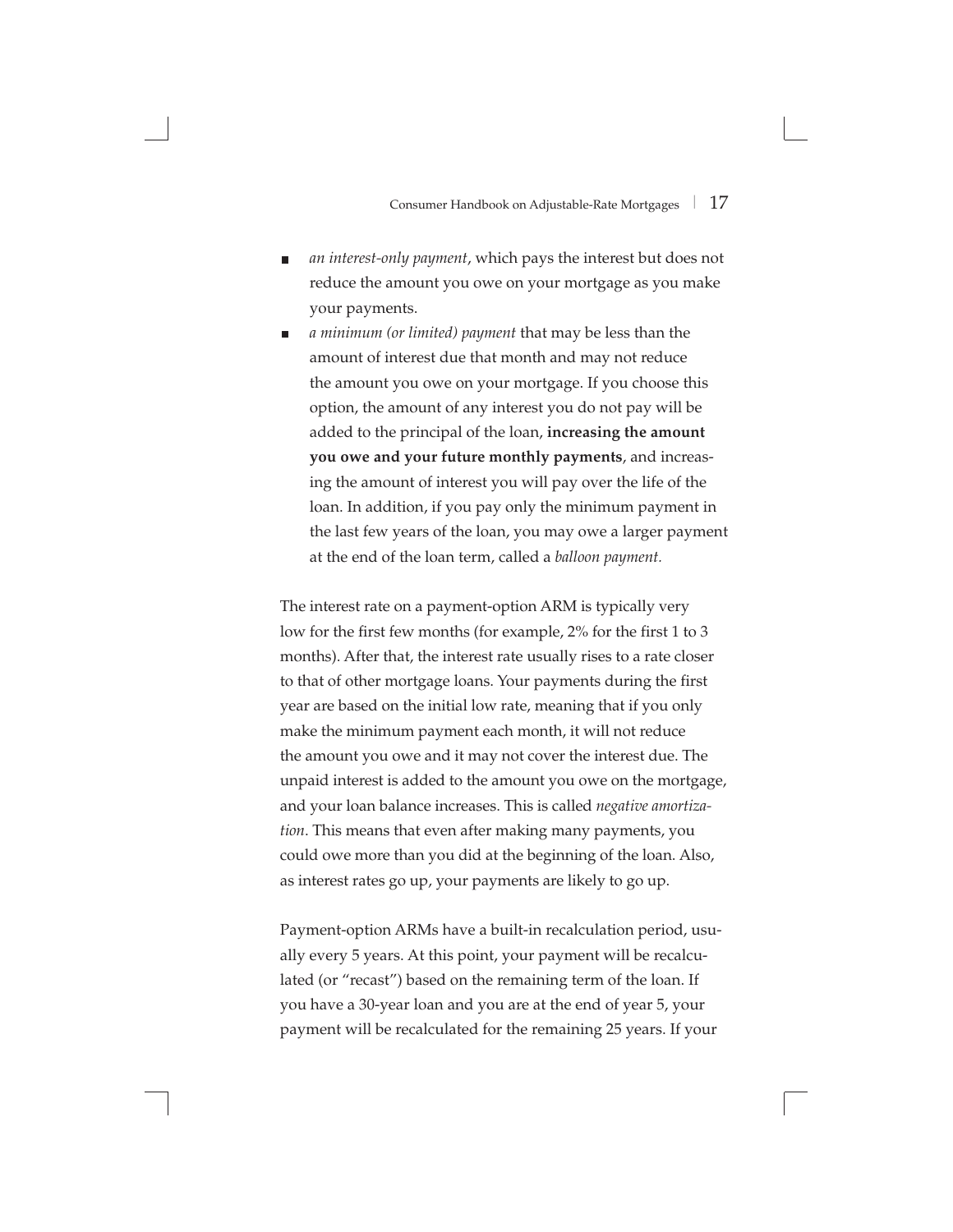loan balance has increased because you have made only minimum payments, or if interest rates have risen faster than your payments, your payments will increase each time your loan is recast. At each recast, your new minimum payment will be a fully amortizing payment and any payment cap will not apply. This means that your monthly payment can increase a lot at each recast.

 Lenders may recalculate your loan payments before the recast period if the amount of principal you owe grows beyond a set limit, say 110% or 125% of your original mortgage amount. For example, suppose you made only minimum payments on your \$200,000 mortgage and had any unpaid interest added to your balance. If the balance grew to \$250,000 (125% of \$200,000), your lender would recalculate your payments so that you would pay off the loan over the remaining term. It is likely that your payments would go up substantially.

 More information on interest-only and payment-option ARMs is available in a Federal Reserve Board brochure, *Interest-Only Mortgage Payments and Payment-Option ARMs—Are They for You?* (available online at www.federalreserve.gov/ consumerinfo/mortgages.htm).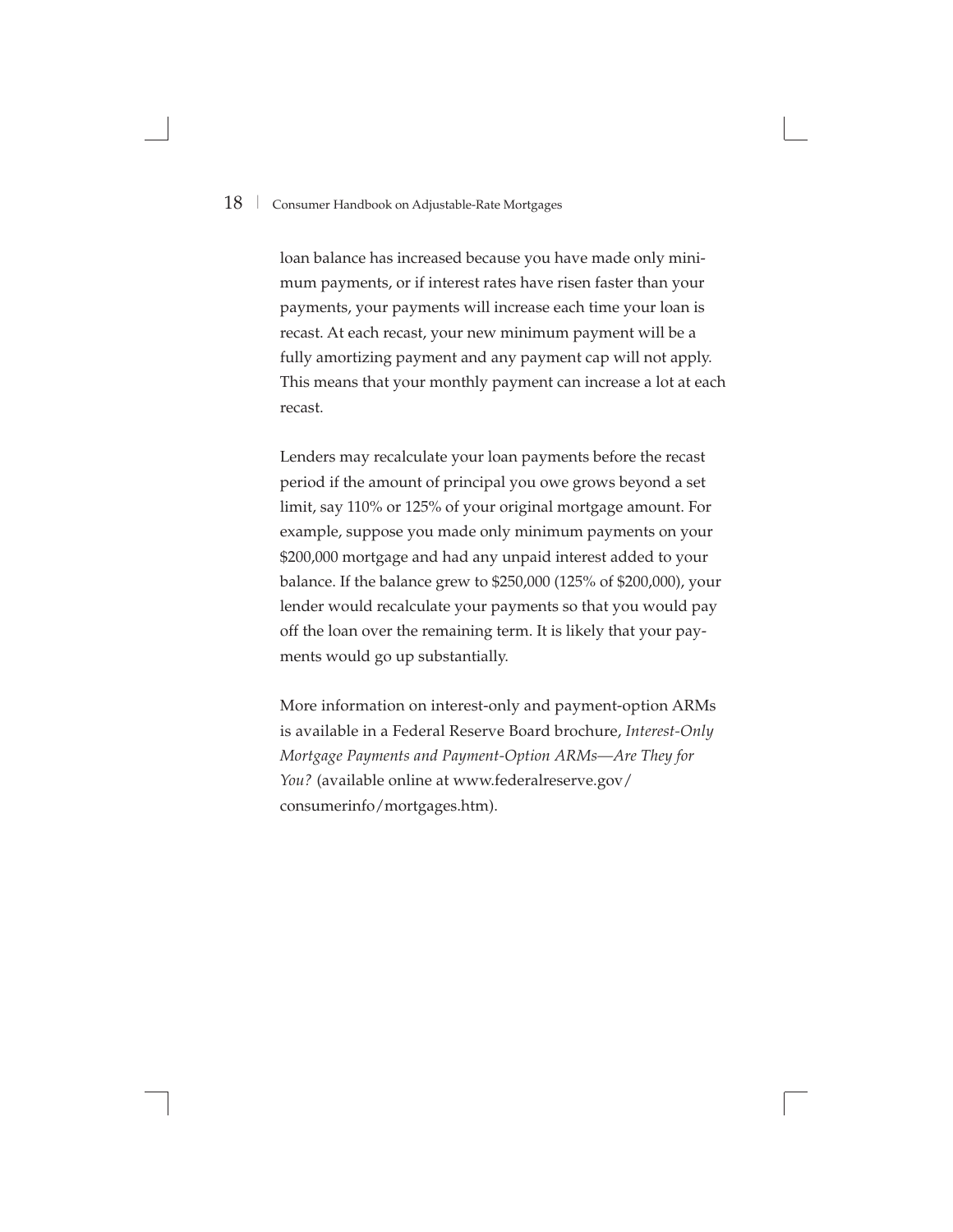# Consumer cautions

## **Discounted interest rates**

 Many lenders offer more than one type of ARM. Some lenders offer an ARM with an initial rate that is lower than their fully indexed ARM rate (that is, lower than the sum of the index plus the margin). Such rates—called discounted rates, start rates, or teaser rates—are often combined with large initial loan fees, sometimes called *points*, and with higher rates after the initial discounted rate expires.

 Your lender or broker may offer you a choice of loans that may include "discount points" or a "discount fee." You may choose to pay these points or fees in return for a lower interest rate. But keep in mind that the lower interest rate may only last until the first adjustment.

 If a lender offers you a loan with a discount rate, don't assume that means that the loan is a good one for you. You should carefully consider whether you will be able to afford higher payments in later years when the discount expires and the rate is adjusted.

 Here is an example of how a discounted initial rate might work. Let's assume that the lender's fully indexed 1-year ARM rate (index rate plus margin) is currently 6%; the monthly payment for the first year would be \$1,199.10. But your lender is offering an ARM with a discounted initial rate of 4% for the first year. With the 4% rate, your first-year's monthly payment would be \$954.83.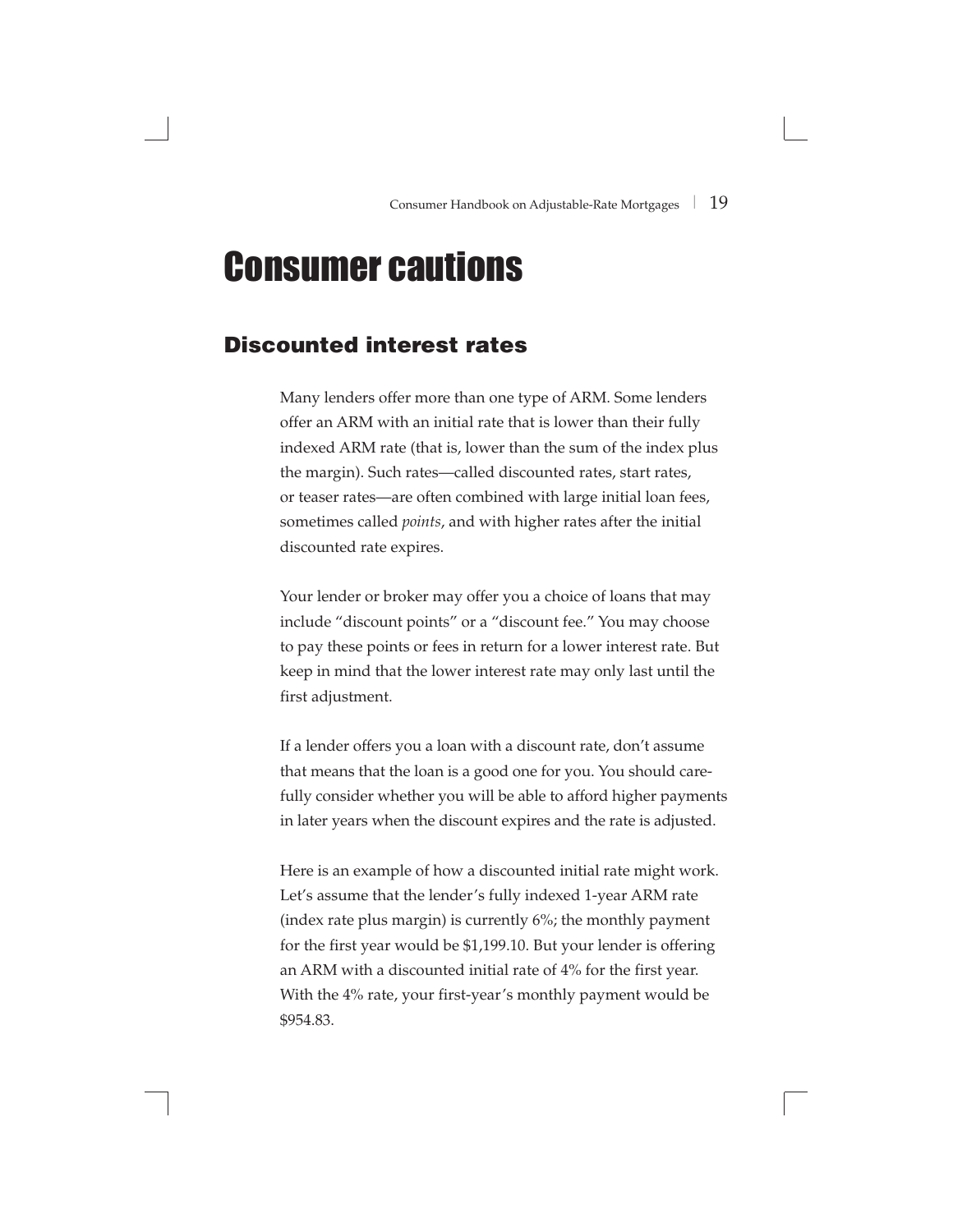With a discounted ARM, your initial payment will probably remain at \$954.83 for only a limited time—and any savings during the discount period may be offset by higher payments over the remaining life of the mortgage. If you are considering a discount ARM, be sure to compare future payments with those for a fully indexed ARM. In fact, if you buy a home or refinance using a deeply discounted initial rate, you run the risk of payment shock, negative amortization, or prepayment penalties or conversion fees.

## **Payment shock**

 Payment shock may occur if your mortgage payment rises sharply at a rate adjustment. Let's see what would happen in the second year if the rate on your discounted 4% ARM were to rise to the 6% fully indexed rate.



 As the example shows, even if the index rate were to stay the same, your monthly payment would go up from \$954.83 to \$1,192.63 in the second year.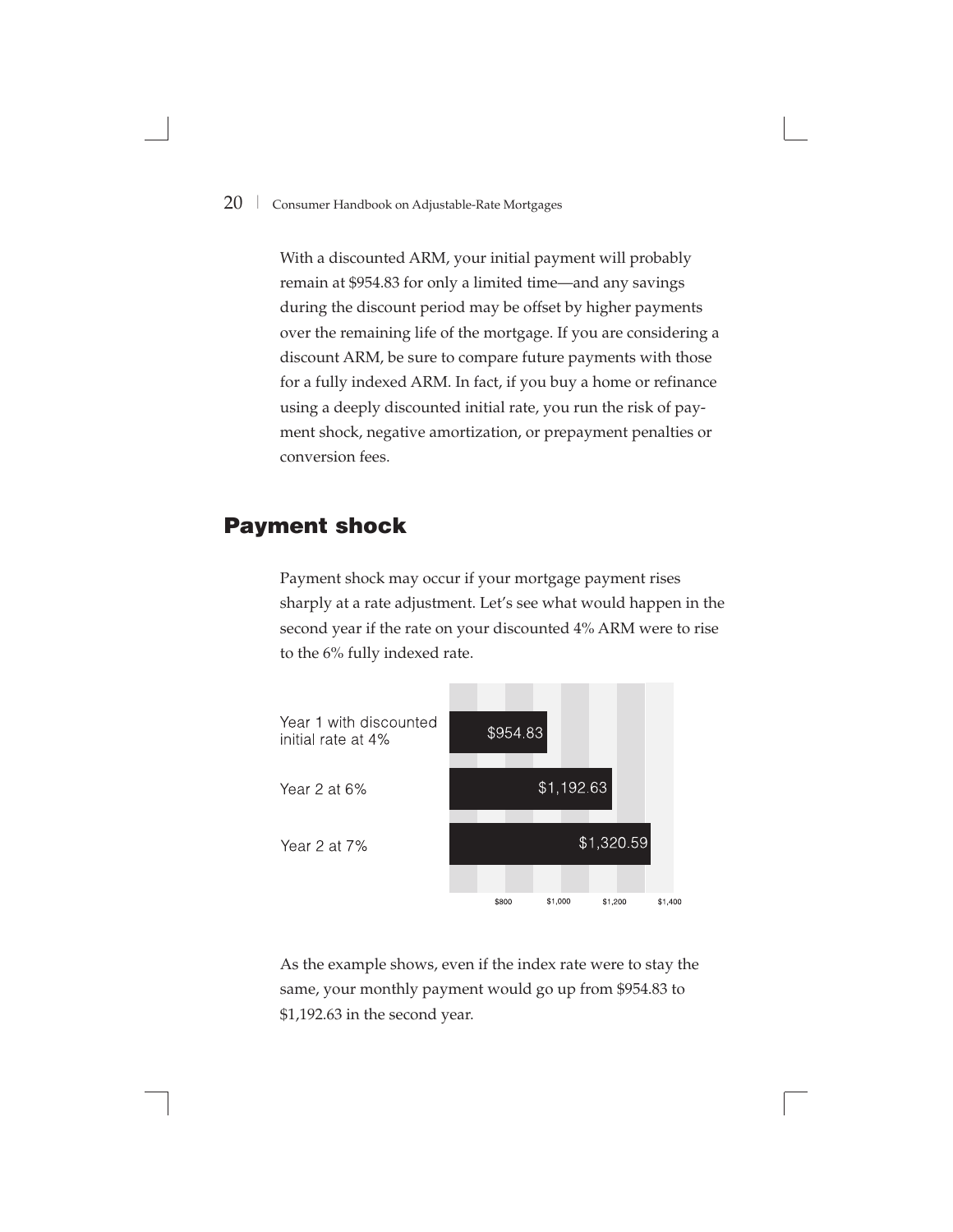Suppose that the index rate increases 1% in 1 year and the ARM rate rises to 7%. Your payment in the second year would be \$1,320.59.

 That's an increase of \$365.76 in your monthly payment. You can see what might happen if you choose an ARM because of a low initial rate without considering whether you will be able to afford future payments.

 If you have an interest-only ARM, payment shock can also occur when the interest-only period ends. Or, if you have a paymentoption ARM, payment shock can happen when the loan is recast.

 The following example compares several different loans over the first 7 years of their terms; the payments shown are for years 1, 6, and 7 of the mortgage, assuming you make interest-only payments or minimum payments. The main point is that, depending on the terms and conditions of your mortgage and changes in interest rates, ARM payments can change quite a bit over the life of the loan—so while you could save money in the first few years of an ARM, you could also face much higher payments in the future.

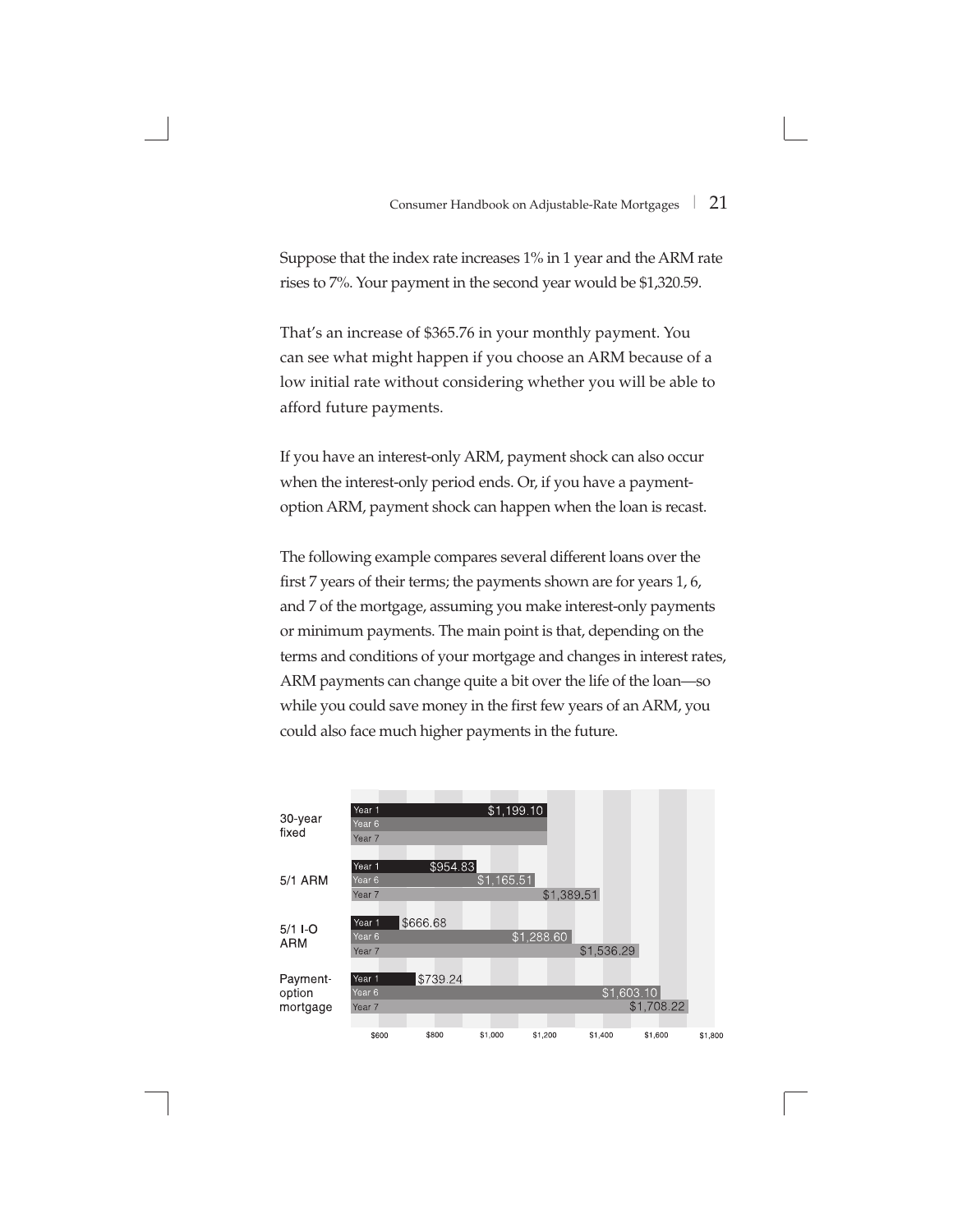## **Negative amortization—When you owe more money than you borrowed**

 Negative amortization means that the amount you owe increases even when you make all your required payments on time. It occurs whenever your monthly mortgage payments are not large enough to pay all of the interest due on your mortgage—meaning the unpaid interest is added to the principal on your mortgage and you will owe more than you originally borrowed. This can happen because you are making only minimum payments on a paymentoption mortgage or because your loan has a payment cap.

 For example, suppose you have a \$200,000, 30-year paymentoption ARM with a 2% rate for the first 3 months and a 6% rate for the remaining 9 months of the year. Your minimum payment for the year is \$739.24, as shown in the previous graph. However, once the 6% rate is applied to your loan balance, you are no longer covering the interest costs. If you continue to make minimum payments on this loan, your loan balance at the end of the first year of your mortgage would be \$201,118—or \$1,118 more than you originally borrowed.

 Because payment caps limit only the amount of payment increases, and not interest-rate increases, payments sometimes do not cover all the interest due on your loan. This means that the unpaid interest is automatically added to your debt, and interest may be charged on that amount. You might owe the lender more later in the loan term than you did at the beginning.

 A payment cap limits the increase in your monthly payment by deferring some of the interest. Eventually, you would have to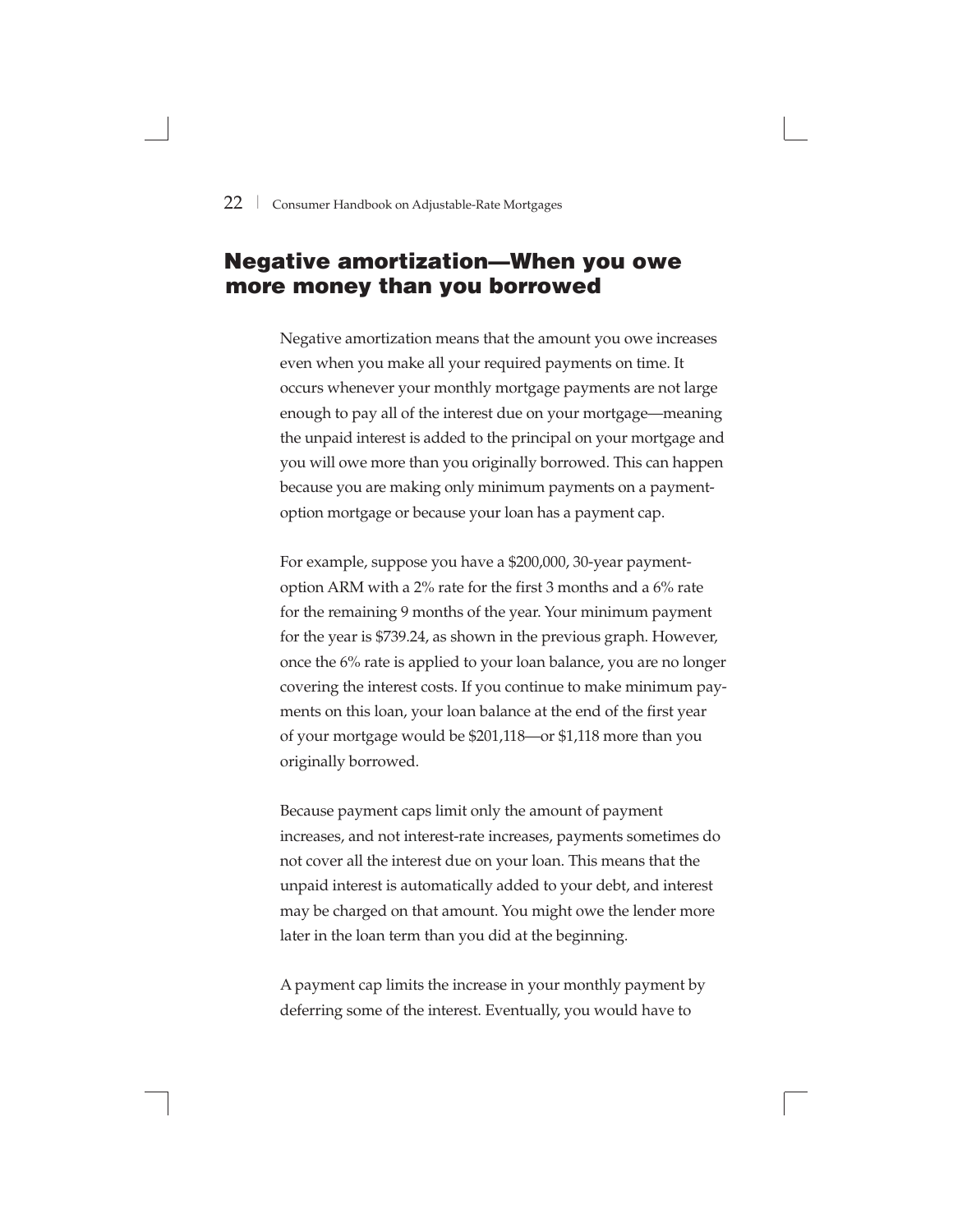repay the higher remaining loan balance at the interest rate then in effect. When this happens, there may be a substantial increase in your monthly payment.

 Some mortgages include a cap on negative amortization. The cap typically limits the total amount you can owe to 110% to 125% of the original loan amount. When you reach that point, the lender will set the monthly payment amounts to fully repay the loan over the remaining term. Your payment cap will not apply, and your payments could be substantially higher. You may limit negative amortization by voluntarily increasing your monthly payment.

 Be sure you know whether the ARM you are considering can have negative amortization.

## **Home Prices, Home Equity, and ARMs**

**Sometimes home prices rise rapidly, allowing people to quickly build equity in their homes. This can make some people think that even if the rate and payments on their ARM get too high, they can avoid those higher payments by refinancing their loan or, in the worst case, selling their home. It's important to remember that home prices do not always go up quickly—they may increase a little or remain the same, and sometimes they fall. If housing prices fall, your home may not be worth as much as you owe on the mortgage. Also, you may find it difficult to refinance your loan to get a lower monthly payment or rate. Even if home prices stay the same, if your loan lets you make minimum payments (see** *payment-option ARMs* **on page 16), you may owe your lender more on your mortgage than you could get from selling your home.**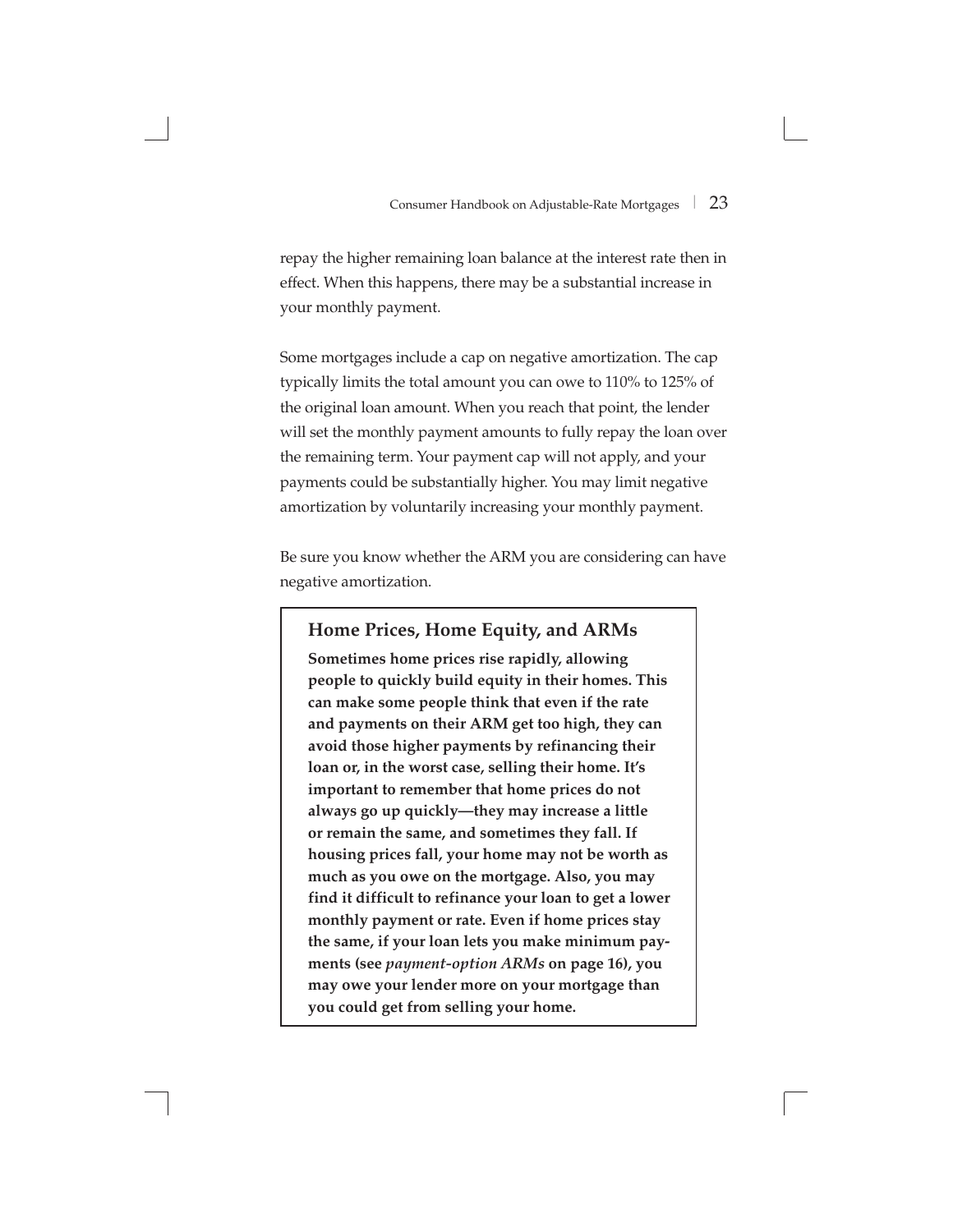## **Prepayment penalties and conversion**

 If you get an ARM, you may decide later that you don't want to risk any increases in the interest rate and payment amount. When you are considering an ARM, ask for information about any extra fees you would have to pay if you pay off the loan early by refinancing or selling your home, and whether you would be able to convert your ARM to a fixed-rate mortgage.

#### **Prepayment penalties**

 Some ARMs, including interest-only and payment-option ARMs, may require you to pay special fees or penalties if you refinance or pay off the ARM early (usually within the first 3 to 5 years of the loan). Some loans have *hard prepayment penalties*, meaning that you will pay an extra fee or penalty if you pay off the loan during the penalty period for any reason (because you refinance or sell your home, for example). Other loans have *soft prepayment penalties*, meaning that you will pay an extra fee or penalty only if you refinance the loan, but you will not pay a penalty if you sell your home. Also, some loans may have prepayment penalties even if you make only a partial prepayment.

 Prepayment penalties can be several thousand dollars. For example, suppose you have a 3/1 ARM with an initial rate of 6%. At the end of year 2 you decide to refinance and pay off your original loan. At the time of refinancing, your balance is \$194,936. If your loan has a prepayment penalty of 6 months' interest on the remaining balance, you would owe about \$5,850.

 Sometimes there is a trade-off between having a prepayment penalty and having lower origination fees or lower interest rates.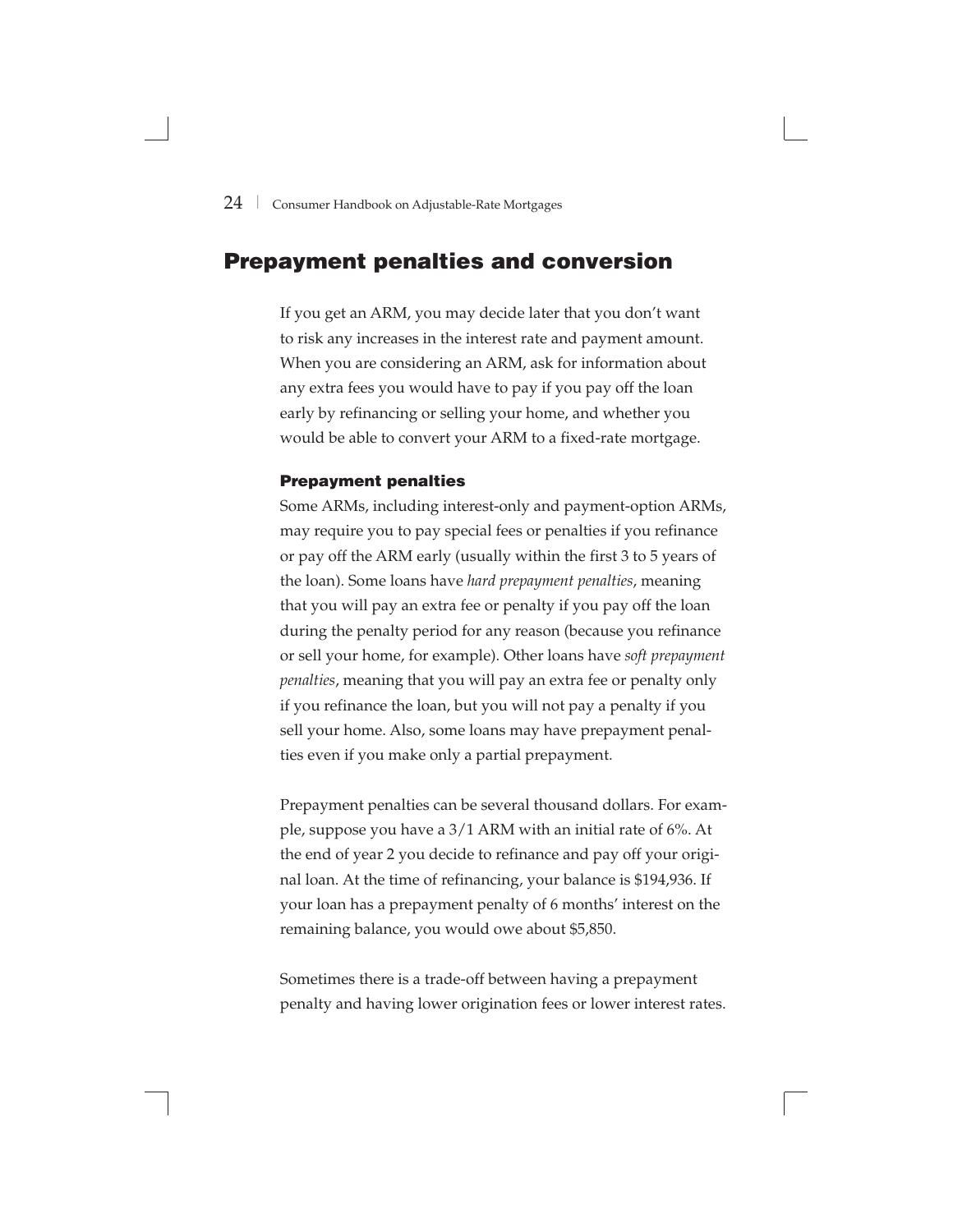The lender may be willing to reduce or eliminate a prepayment penalty based on the amount you pay in loan fees or on the interest rate in the loan contract.

 If you have a hybrid ARM—such as a 2/28 or 3/27 ARM—be sure to compare the prepayment penalty period with the ARM's first adjustment period. For example, if you have a 2/28 ARM that has a rate and payment adjustment after the second year, but the prepayment penalty is in effect for the first 5 years of the loan, it may be costly to refinance when the first adjustment is made.

 Most mortgages let you make additional principal payments with your monthly payment. In most cases, this is not considered prepayment, and there usually is no penalty for these extra amounts. Check with your lender to make sure there is no penalty if you think you might want to make this type of additional principal prepayment.

#### **Conversion fees**

 Your agreement with the lender may include a clause that lets you convert the ARM to a fixed-rate mortgage at designated times. When you convert, the new rate is generally set using a formula given in your loan documents.

 The interest rate or up-front fees may be somewhat higher for a convertible ARM. Also, a convertible ARM may require a fee at the time of conversion.

## **Graduated-payment or stepped-rate loans**

 Some fixed-rate loans start with one rate for 1 or 2 years and then change to another rate for the remaining term of the loan.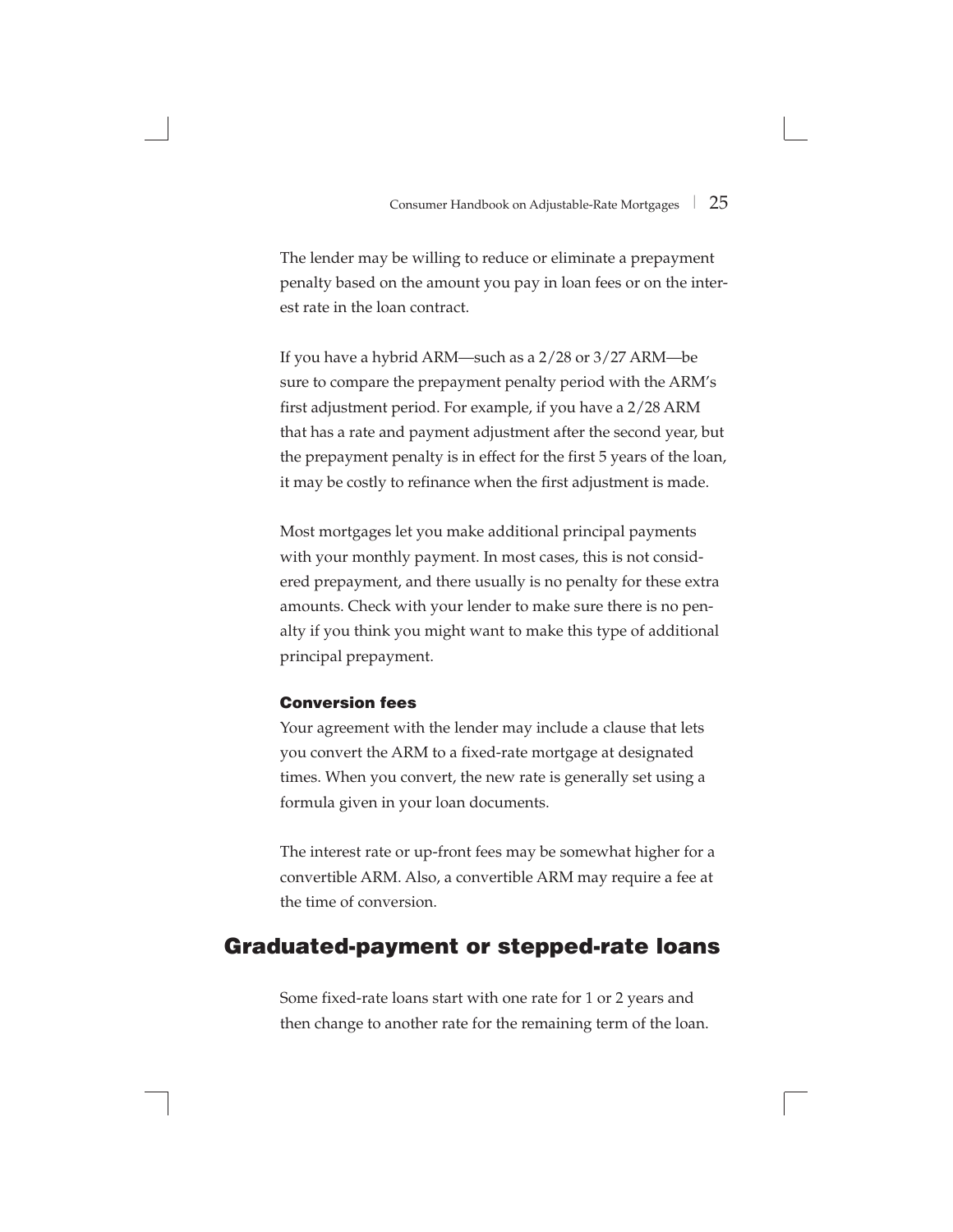While these are not ARMs, your payment will go up according to the terms of your contract. Talk with your lender or broker and read the information provided to you to make sure you understand when and by how much the payment will change.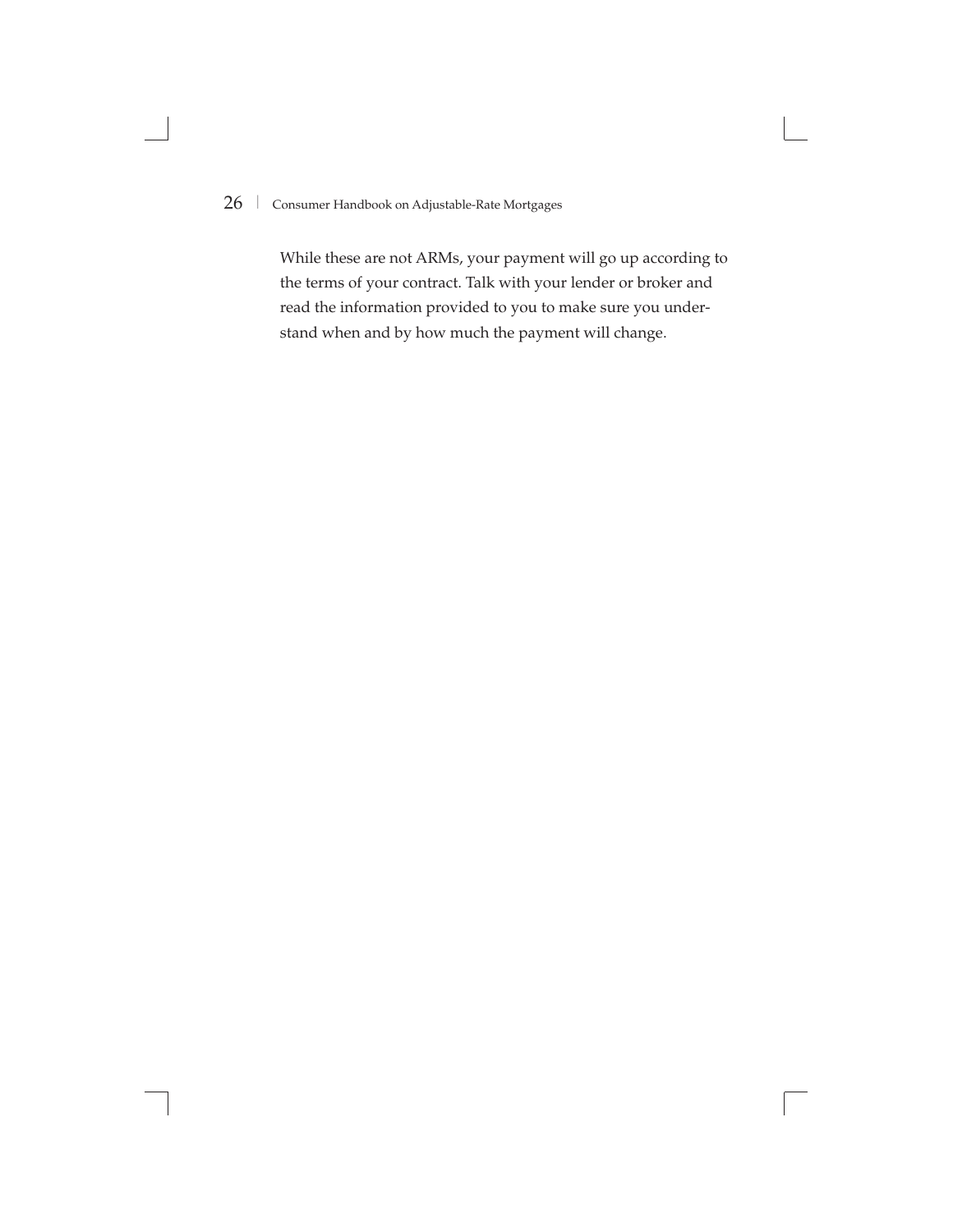# Where to get information

## **Disclosures from lenders**

 You should receive information in writing about each ARM program you are interested in before you have paid a nonrefundable fee. It is important that you read this information and ask the lender or broker about anything you don't understand—index rates, margins, caps, and other ARM features such as negative amortization. After you have applied for a loan, you will get more information from the lender about your loan, including the APR, a payment schedule, and whether the loan has a prepayment penalty.

 The APR is the cost of your credit as a yearly rate. It takes into account interest, points paid on the loan, any fees paid to the lender for making the loan, and any mortgage insurance premiums you may have to pay. You can compare APRs on similar ARMs (for example, compare APRs on a 5/1 and a 3/1 ARM) to determine which loan will cost you less in the long term, but you should keep in mind that because the interest rate for an ARM can change, APRs on ARMs cannot be compared directly to APRs for fixed-rate mortgages.

 You may want to talk with financial advisers, housing counselors, and other trusted advisers. Contact a local housing counseling agency, call the U.S. Department of Housing and Urban Development toll-free at 800-569-4287, or visit www.hud.gov/ offices/hsg/sfh/hcc/hccprof14.cfm to find an agency near you.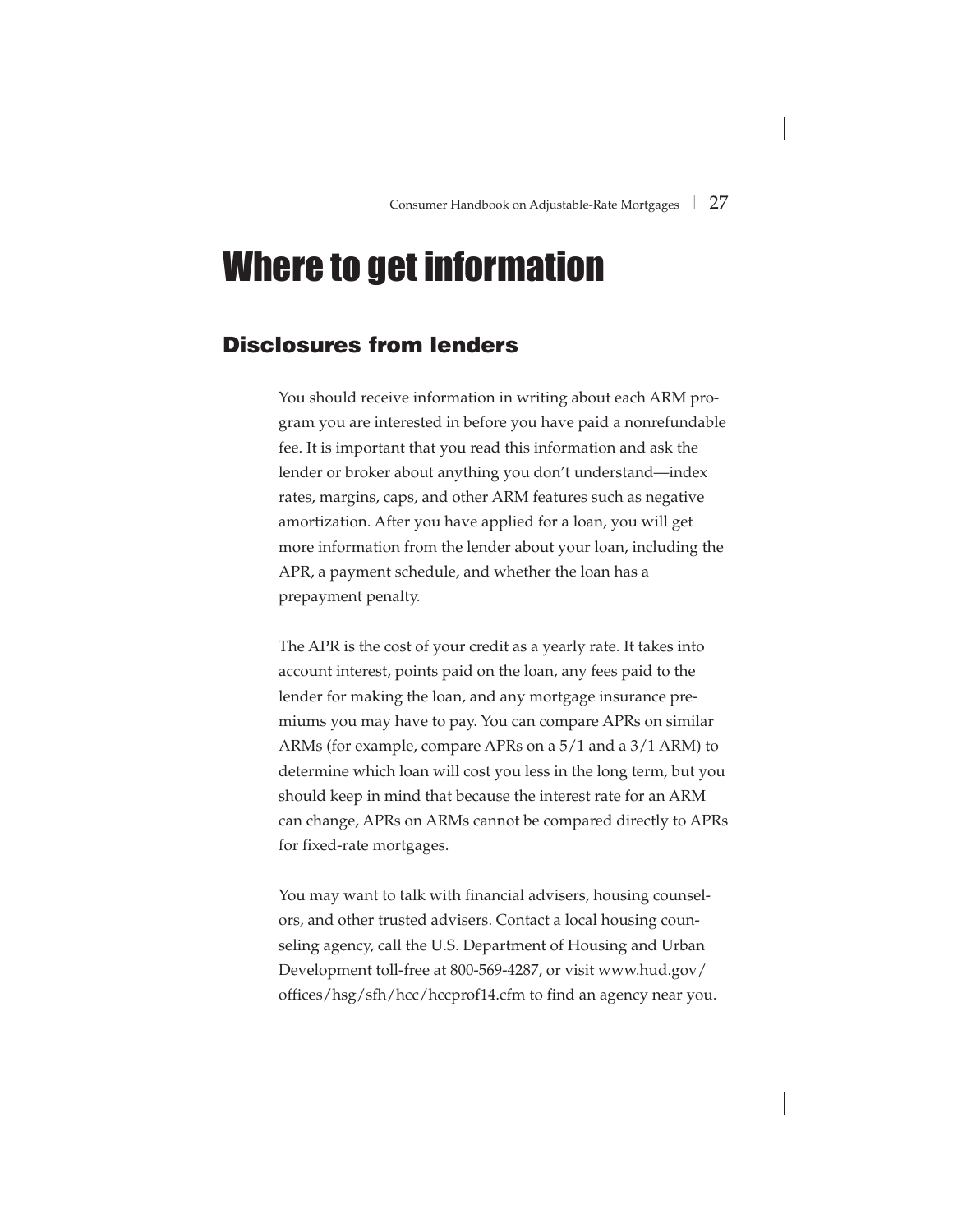Also, see our *Where to go for help* on page A6, for a list of federal agencies that can provide more information and assistance.

### **Newspapers and the Internet**

 When buying a home or refinancing your existing mortgage, remember to shop around. Compare costs and terms, and negotiate for the best deal. Your local newspaper and the Internet are good places to start shopping for a loan. You can usually find information on interest rates and points for several lenders. Since rates and points can change daily, you'll want to check information sources often when shopping for a home loan.

 The Mortgage Shopping Worksheet on page 2 may also help you. Take it with you when you speak to each lender or broker, and write down the information you obtain. Don't be afraid to make lenders and brokers compete with each other for your business by letting them know that you are shopping for the best deal.

## **Advertisements**

 Any initial information you receive about mortgages probably will come from advertisements or mail solicitations from builders, real estate brokers, mortgage brokers, and lenders. Although this information can be helpful, keep in mind that these are marketing materials—the ads and mailings are designed to make the mortgage look as attractive as possible. These ads may play up low initial interest rates and monthly payments, without emphasizing that those rates and payments could increase substantially later. So, get all the facts.

Any ad for an ARM that shows an initial interest rate should also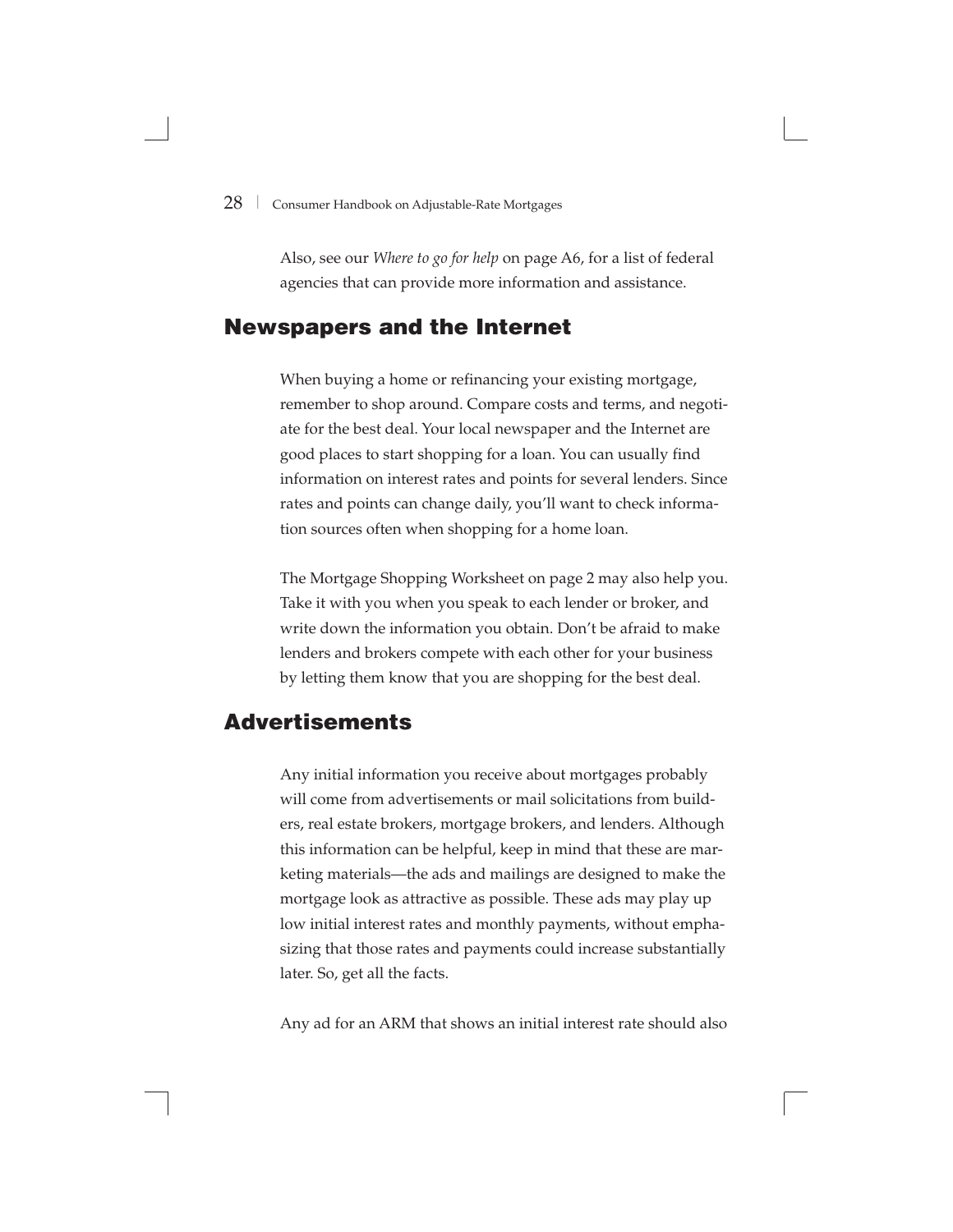show how long the rate is in effect and the APR on the loan. If the APR is much higher than the initial rate, your payments may increase a lot after the introductory period, even if interest rates stay the same.

 Choosing a mortgage may be the most important financial decision you will make. You are entitled to have all the information you need to make the right decision. Don't hesitate to ask questions about ARM features when you talk to lenders, mortgage brokers, real estate agents, sellers, and your attorney, and keep asking until you get clear and complete answers.

.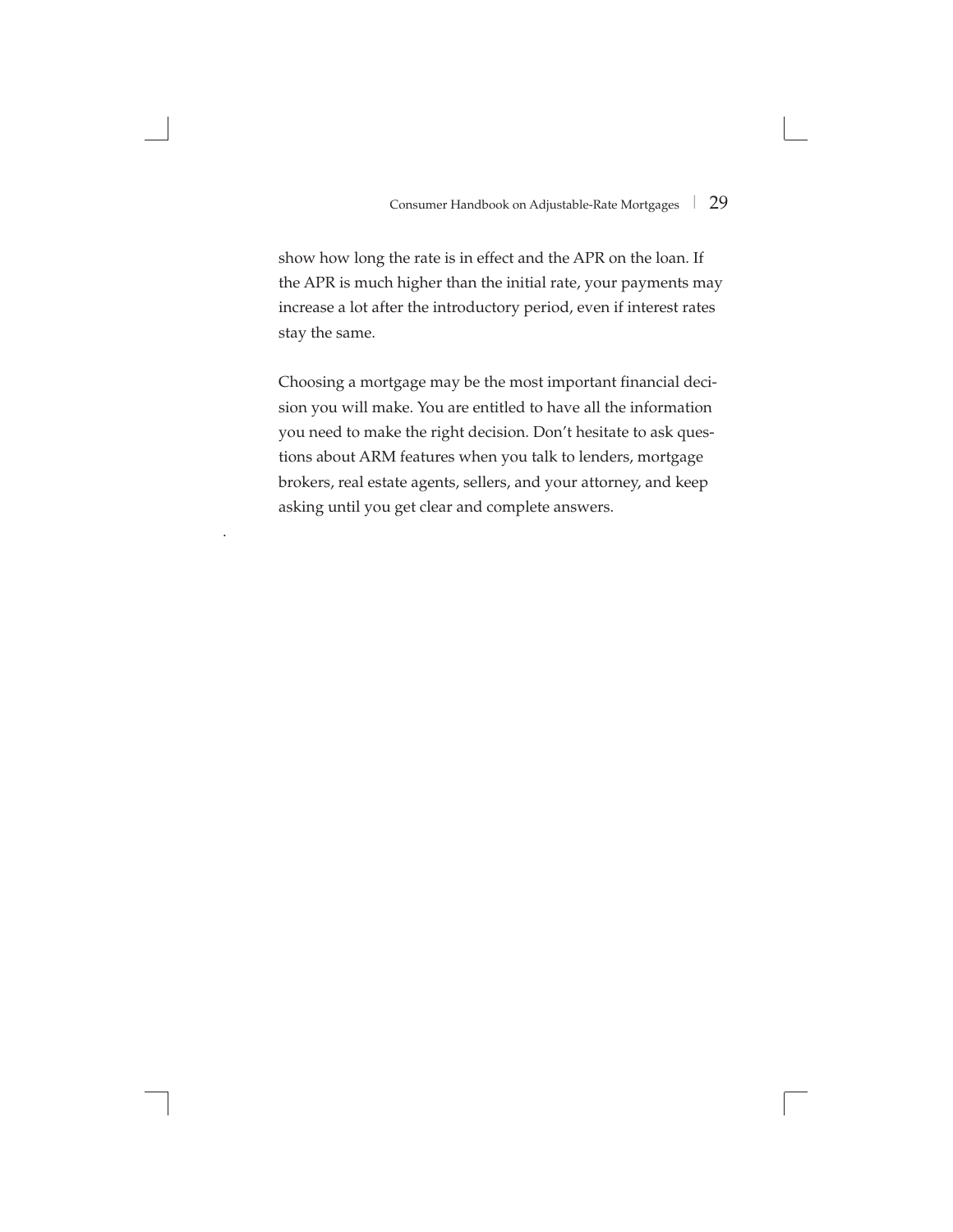## 30 | Consumer Handbook on Adjustable-Rate Mortgages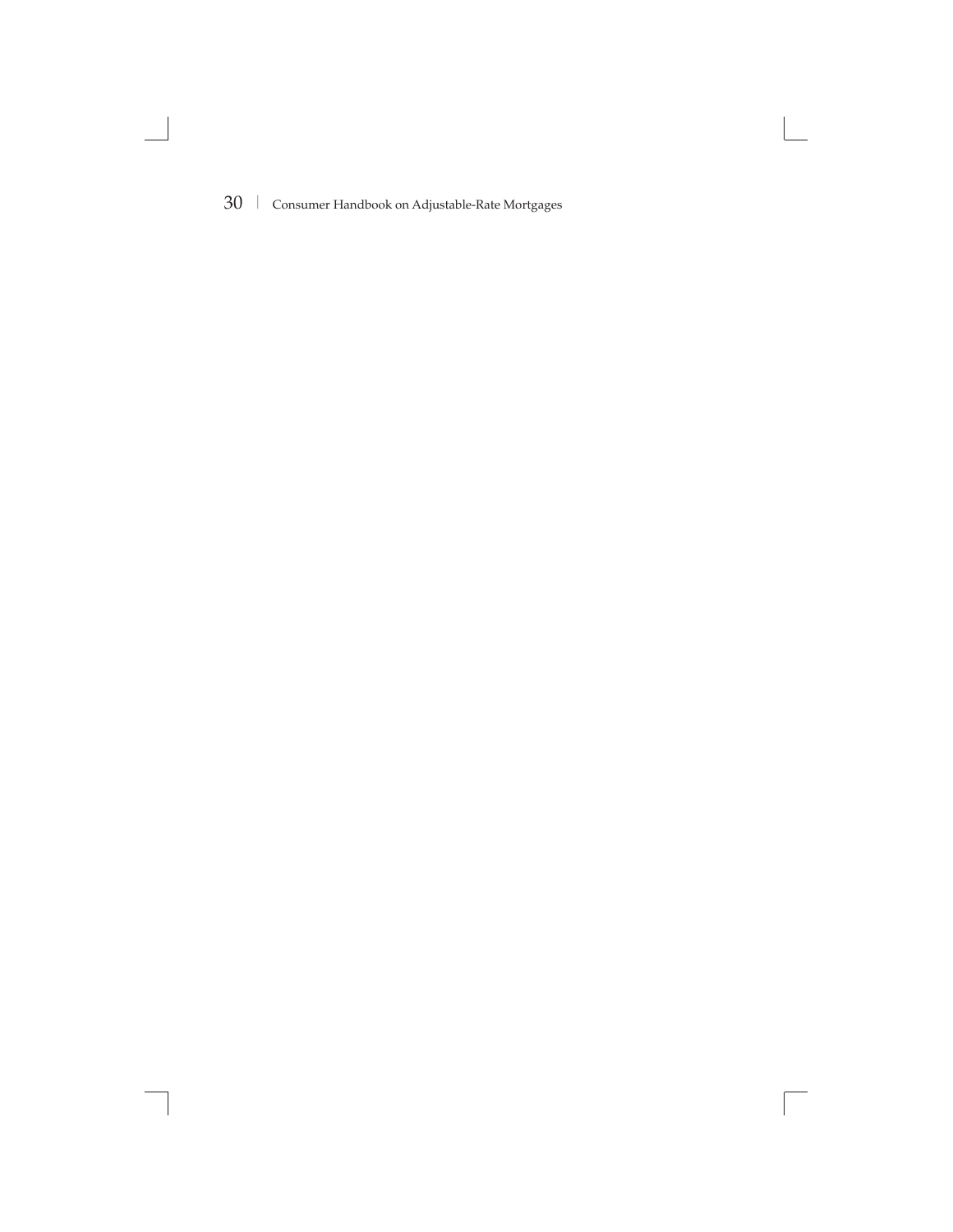# **Glossary**

#### **Adjustable-rate mortgage (ARM)**

 A mortgage that does not have a fixed interest rate. The rate changes during the life of the loan based on movements in an index rate, such as the rate for Treasury securities or the Cost of Funds Index. ARMs usually offer a lower initial interest rate than fixed-rate loans. The interest rate fluctuates over the life of the loan based on market conditions, but the loan agreement generally sets maximum and minimum rates. When interest rates increase, generally your loan payments increase; and when interest rates decrease, your monthly payments may decrease.

#### **Annual percentage rate (APR)**

 The cost of credit expressed as a yearly rate. For closed-end credit, such as car loans or mortgages, the APR includes the interest rate, points, broker fees, and other credit charges that the borrower is required to pay. An APR, or an equivalent rate, is not used in leasing agreements.

#### **Balloon payment**

 A large extra payment that may be charged at the end of a mortgage loan or lease.

#### **Buydown**

 When the seller pays an amount to the lender so that the lender can give you a lower rate and lower payments, usually for an initial period in an ARM. The seller may increase the sales price to cover the cost of the buydown. Buydowns can occur in all types of mortgages, not just ARMs.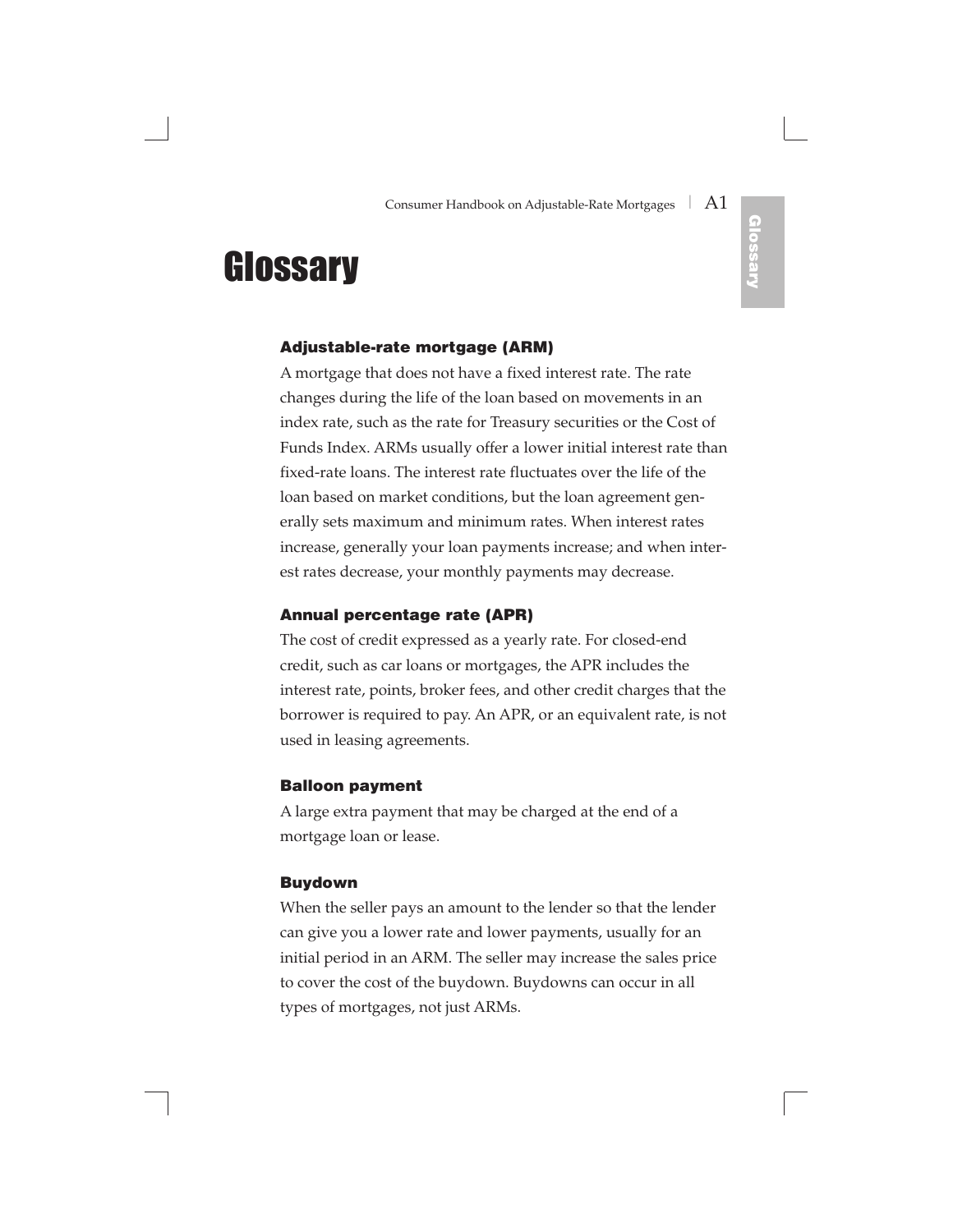#### **Cap, interest rate**

 A limit on the amount that your interest rate can increase. The two types of interest rate caps are *periodic adjustment caps* and *lifetime caps*. *Periodic adjustment caps* limit the interest-rate increase from one adjustment period to the next. *Lifetime caps* limit the interest-rate increase over the life of the loan. All adjustable-rate mortgages have an overall cap.

#### **Cap, payment**

 A limit on the amount that your monthly mortgage payment on a loan may change, usually a percentage of the loan. The limit can be applied each time the payment changes or during the life of the mortgage. Payment caps may lead to negative amortization because they do not limit the amount of interest the lender is earning.

#### **Conversion clause**

 A provision in some ARMs that allows you to change the ARM to a fixed-rate loan at some point during the term. Conversion is usually allowed at the end of the first adjustment period. At the time of the conversion, the new fixed rate is generally set at one of the rates then prevailing for fixed-rate mortgages. The conversion feature may be available at extra cost.

### **Discounted initial rate (also known as a start rate or teaser rate)**

 In an ARM with a discounted initial rate, the lender offers you a lower rate and lower payments for part of the mortgage term (usually for 1, 3, or 5 years). After the discount period, the ARM rate will probably go up depending on the index rate. Discounts can occur in all types of mortgages, not just ARMs.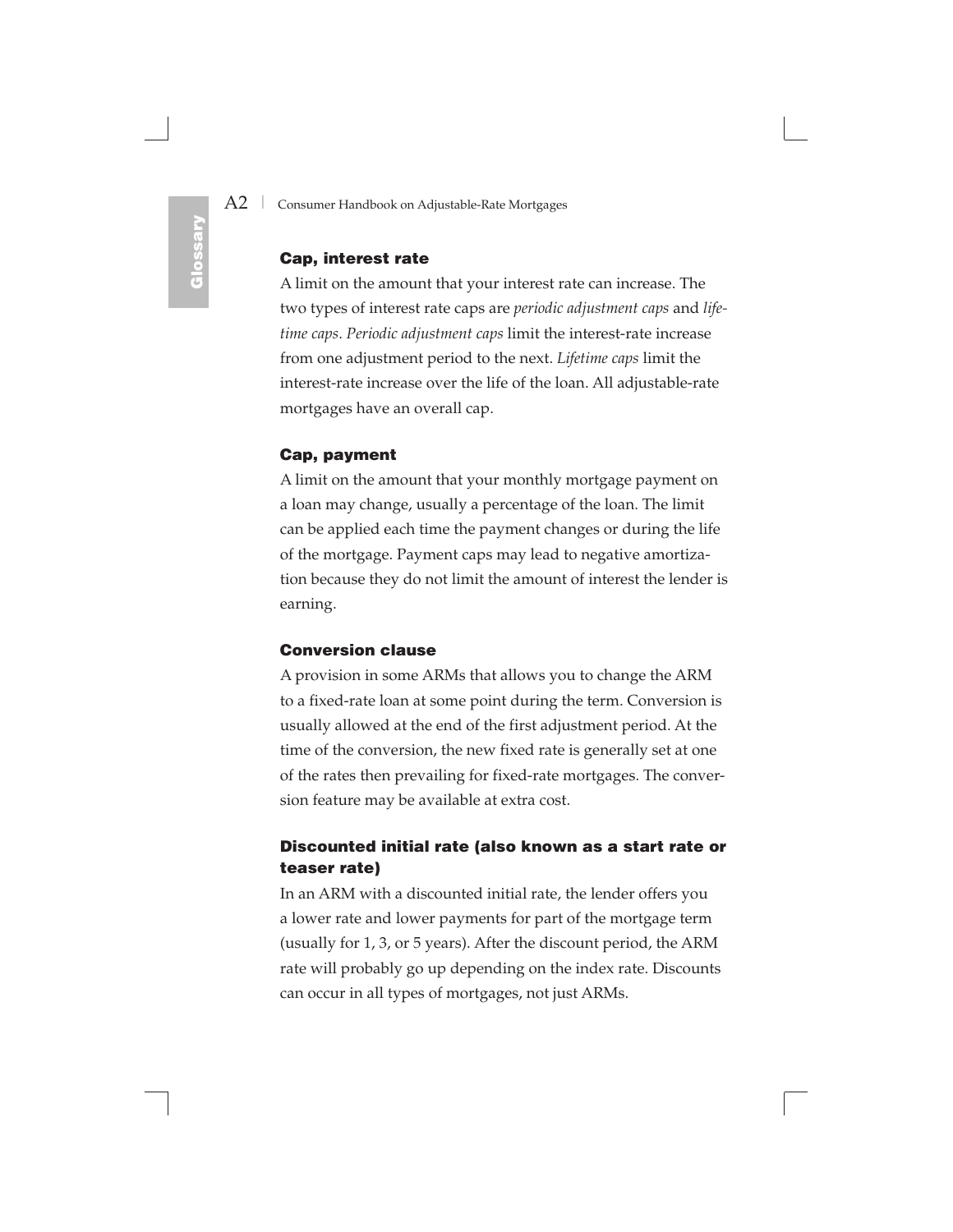### **Equity**

 In housing markets, equity is the difference between the fair market value of the home and the outstanding balance on your mortgage plus any outstanding home equity loans. In vehicle leasing markets, equity is the positive difference between the trade-in or market value of your vehicle and the loan payoff amount.

### **Hybrid ARM**

 These ARMs are a mix—or a hybrid—of a fixed-rate period and an adjustable-rate period. The interest rate is fixed for the first several years of the loan; after that period, the rate can adjust annually. For example, hybrid ARMs can be advertised as 3/1 or 5/1—the first number tells you how long the fixed interest-rate period will be and the second number tells you how often the rate will adjust after the initial period. For example, a 3/1 loan has a fixed rate for the first 3 years and then the rate adjusts once each year beginning in year 4.

### **Index**

 The economic indicator used to calculate interest-rate adjustments for adjustable-rate mortgages or other adjustable-rate loans. The index rate can increase or decrease at any time. *See also* the chart on page 8, *Selected index rates for ARMs over an 11-year period*, for examples of common indexes that have changed in the past.

### **Interest**

 The rate used to determine the cost of borrowing money, usually stated as a percentage and as an annual rate.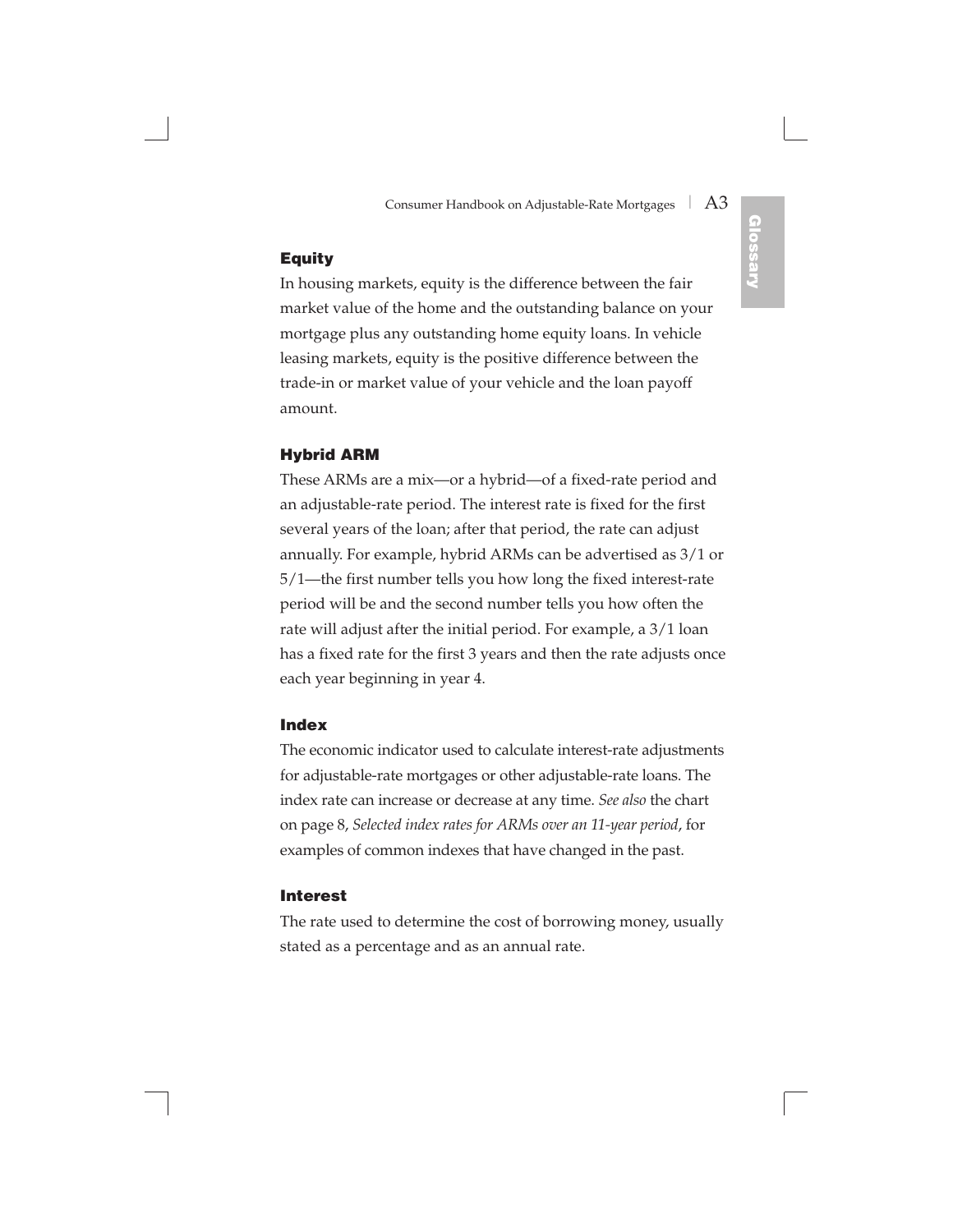#### **Interest-only (I-O) ARM**

 Interest-only ARMs allow you to pay only the interest for a specified number of years, typically between 3 and 10 years. This arrangement allows you to have smaller monthly payments for a prescribed period. After that period, your monthly payment will increase even if interest rates stay the same—because you must start paying back the principal and the interest each month. For some I-O loans, the interest rate adjusts during the I-O period as well.

#### **Margin**

 The number of percentage points the lender adds to the index rate to calculate the interest rate of an adjustable-rate mortgage (ARM) at each adjustment.

#### **Negative amortization**

 Occurs when the monthly payments in an adjustable-rate mortgage loan do not cover all the interest owed. The interest that is not paid in the monthly payment is added to the loan balance. This means that even after making many payments, you could owe more than you did at the beginning of the loan. Negative amortization can occur when an ARM has a payment cap that results in monthly payments that are not high enough to cover the interest due or when the minimum payments are set at an amount lower than the amount you owe in interest.

#### **Payment-option ARM**

 An ARM that allows the borrower to choose among several payment options each month. The options typically include (1) a traditional amortizing payment of principal and interest, (2) an interest-only payment, or (3) a minimum (or limited) payment that may be less than the amount of interest due that month. If the borrower chooses the minimum-payment option, the amount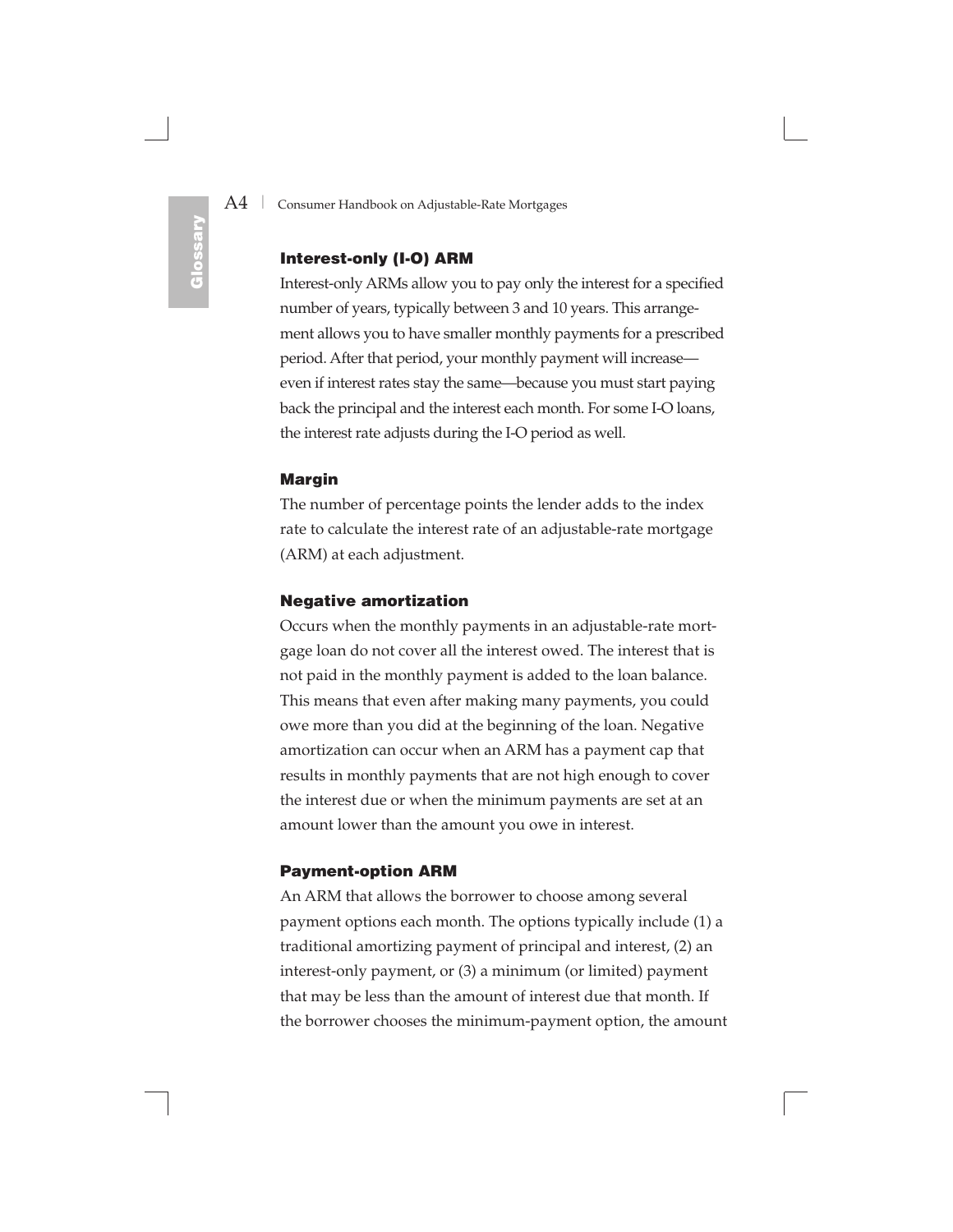of any interest that is not paid will be added to the principal of the loan. *See also* Negative amortization on page A4.

## **Points (also called discount points)**

 One point is equal to 1 percent of the principal amount of a mortgage loan. For example, if the mortgage is \$200,000, one point equals \$2,000. Lenders frequently charge points in both fixed-rate and adjustable-rate mortgages to cover loan origination costs or to provide additional compensation to the lender or broker. These points usually are paid at closing and may be paid by the borrower or the home seller, or may be split between them. In some cases, the money needed to pay points can be borrowed (incorporated in the loan amount), but doing so will increase the loan amount and the total costs. Discount points (also called discount fees) are points that the borrower voluntarily chooses to pay in return for a lower interest rate.

## **Prepayment penalty**

 Extra fees that may be due if you pay off your loan early by refinancing the loan or by selling the home. The penalty is usually limited to the first 3 to 5 years of the loan's term. If your loan includes a prepayment penalty, make sure you understand the cost. Compare the length of the prepayment penalty period with the first adjustment period of the ARM to see if refinancing is cost-effective before the loan first adjusts. Some loans may have a prepayment penalty even if you make a partial prepayment. Ask the lender for a loan without a prepayment penalty and the cost of that loan.

## **Principal**

 The amount of money borrowed or the amount still owed on a loan.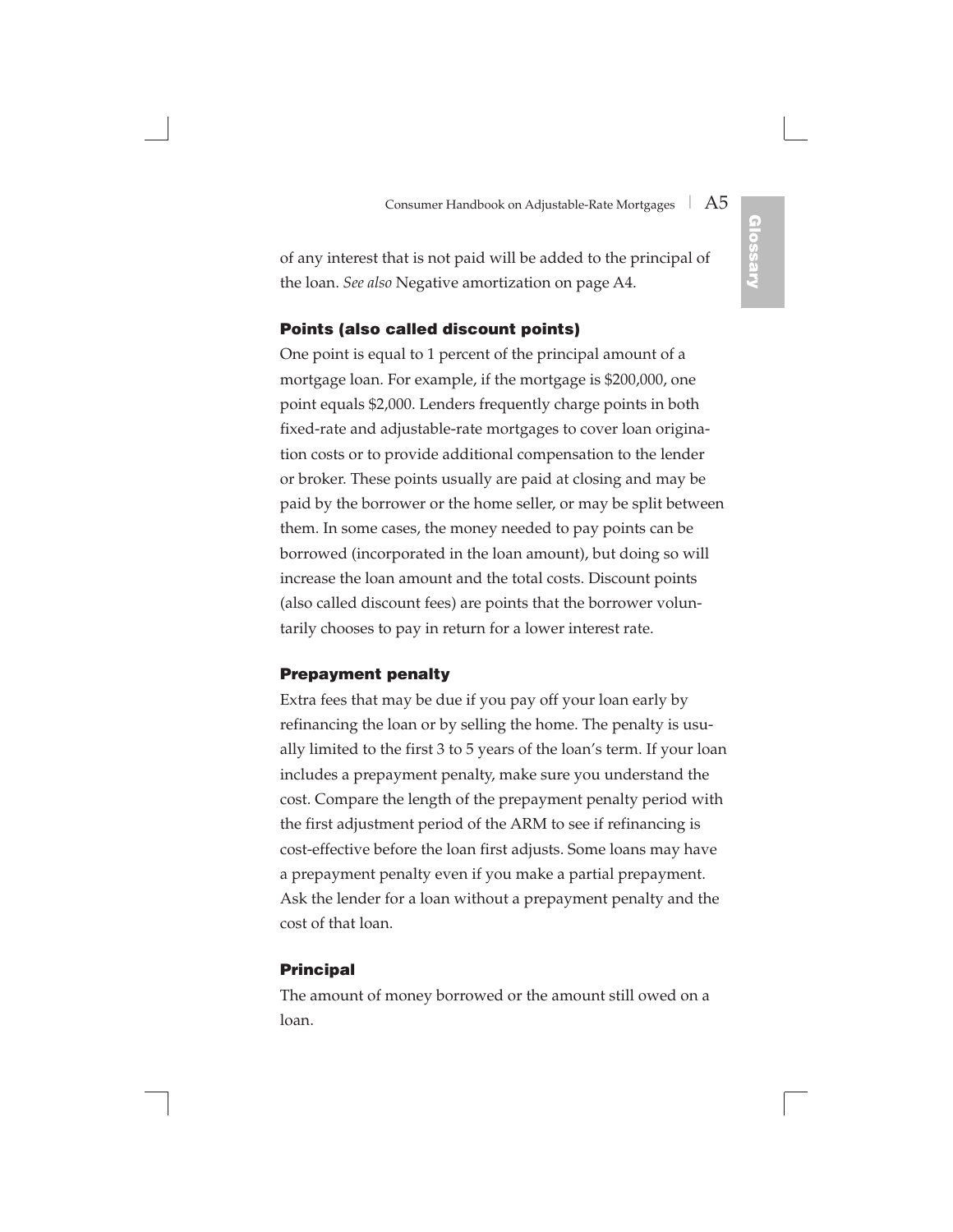# Where to go for help

 For additional information or to file a complaint about a bank, savings and loan, credit union, or other financial institution, contact one of the following federal agencies, depending on the type of institution.

#### *State-chartered banks that are members of the Federal Reserve System*

Federal Reserve Consumer Help PO Box 1200 Minneapolis, MN 55480 (888) 851-1920 (toll free) (877) 766-8533 (TTY) (toll free) (877) 888-2520 (fax) (toll free) e-mail: ConsumerHelp@FederalReserve.gov www.FederalReserveConsumerHelp.gov

*Federally insured state-chartered banks that are not members of the Federal Reserve System* Federal Deposit Insurance Corporation (FDIC) Consumer Response Center 2345 Grand Blvd., Suite 100 Kansas City, MO 64108 (877) ASK-FDIC (877-275-3342) (toll free) e-mail: consumeralerts@fdic.gov www.fdic.gov/consumers/consumer/ccc/index.html

*National banks (banks with "National" in the name or "N.A." after the name) and national-bank-owned mortgage companies* Office of the Comptroller of the Currency (OCC) Customer Assistance Group 1301 McKinney Street, Suite 3450 Houston, TX 77010 (800) 613-6743 (toll free) (713) 336-4301 (fax) e-mail: customer.assistance@occ.treas.gov www.occ.treas.gov www.helpwithmybank.gov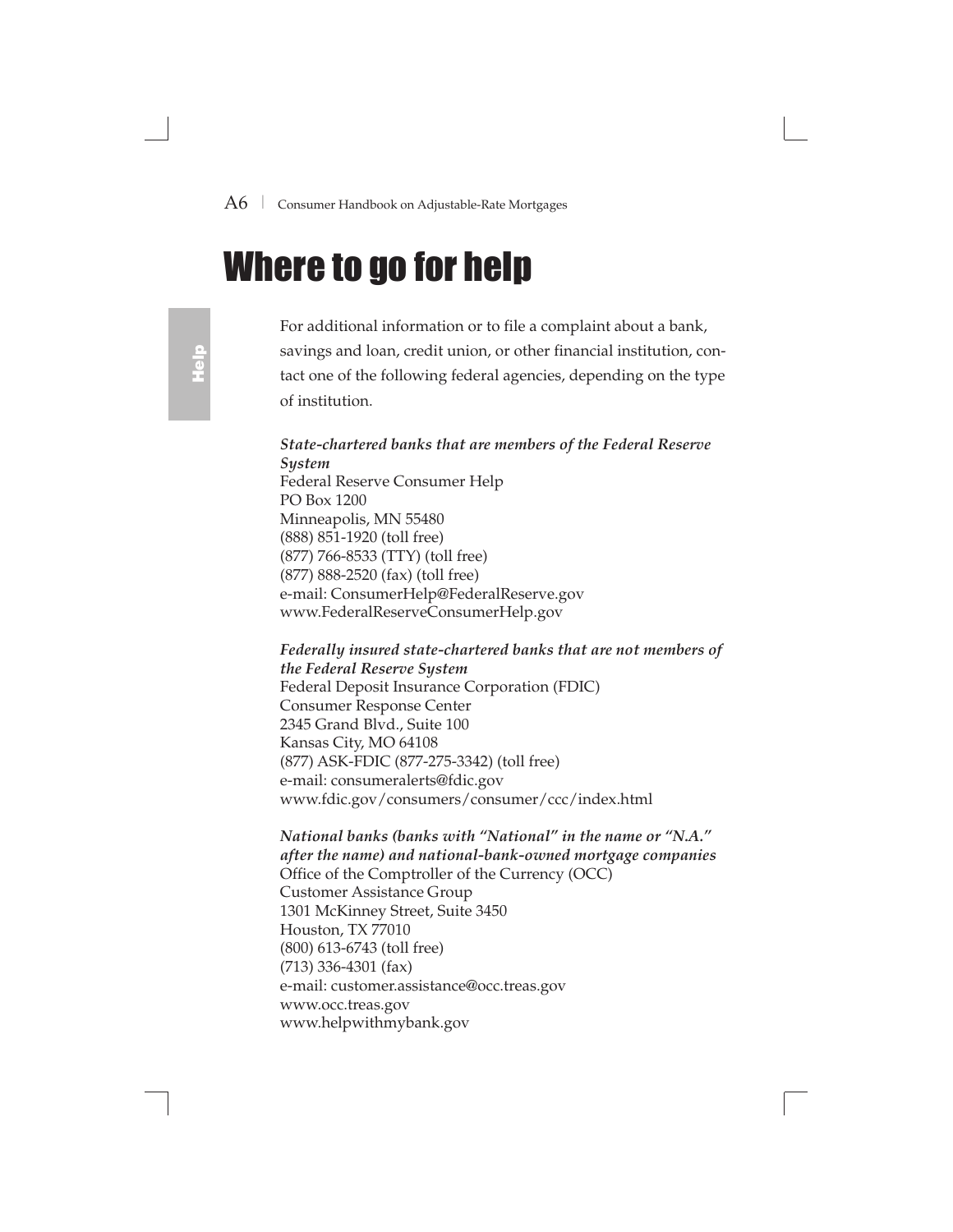*Savings and loan associations (federally chartered and some state chartered)* Office of Thrift Supervision (OTS) Consumer Affairs 1700 G Street NW, 6th Floor Washington, DC 20552 (800) 842-6929 (toll free) (800) 877-8339 (TTY) (toll free) www.ots.treas.gov

#### *Federally chartered credit unions (those with "Federal" in the name)*

National Credit Union Administration (NCUA) Office of Public and Congressional Affairs 1775 Duke Street Alexandria, VA 22314 (800) 755-1030 (toll free) (703) 518-6409 (fax) e-mail: consumerassistance@ncua.gov www.ncua.gov/ConsumerInformation/index.htm

#### *State-chartered credit unions*

Contact the regulatory agency in the state in which the credit union is chartered.

*Finance companies, stores, auto dealers, mortgage companies, and other lenders, and credit bureaus* Federal Trade Commission (FTC) Consumer Response Center - 240 600 Pennsylvania Avenue NW Washington, DC 20580 (877) FTC-HELP (877-382-4357) (toll free) (866) 653-4261 (TTY) (toll free) www.ftc.gov www.ftc.gov/bcp/edu/microsites/idtheft